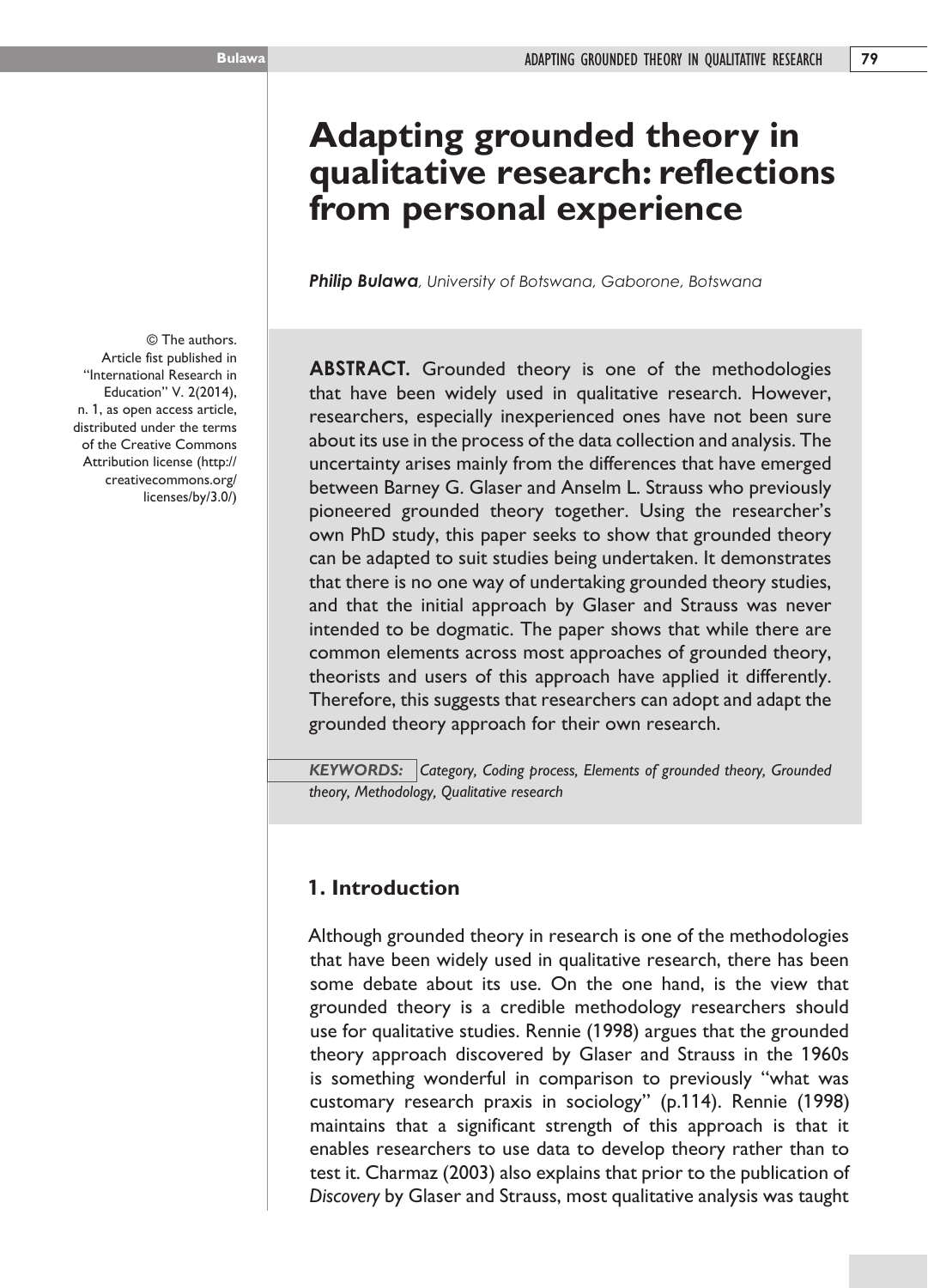through oral tradition of mentoring. According to Charmaz (2003) this changed with the publication of *Discovery* which emphasised that qualitative research should move toward theory development. She contends that by publishing *Discovery*, Glaser and Strauss were providing "a persuasive intellectual rationale for conducting qualitative research that permitted and encouraged novices to pursue it" (p. 253).

On the other hand, a review of the literature shows that there are some areas of weakness researchers would encounter trying to use grounded theory for their studies. Selden (2005) criticises especially Strauss's and Corbin's grounded theory procedures for providing recipes on methodology for inexperienced researchers. Selden (2005) raises concern about the detail to which these steps have been provided which could be interpreted as an attempt at "trying to provide fail-proof measures for thesis making" (p. 120). In his view this could give the impression that if the procedures are not followed as prescribed, then the research may not be robust. Myers (2009) also maintains that while systematic and detailed analysis of data following a given method may be an advantage, it can also be a disadvantage. He argues that first-time users of the grounded theory approach may be overwhelmed by the coding process since "the attention to word and sentence-level coding" (p. 112) may compel them to pay particular attention to a great deal of detail.

Further significant is the debate arising from differences that have emerged between the approaches of Glaser and Strauss, the two pioneers of grounded theory who jointly describe the use of this methodology in qualitative research (Glaser, Strauss, 1967). With this debate, novice qualitative researchers are often unsure about which version of grounded theory to use.

Against this background, this paper begins by exploring the origins of grounded theory before discussing reasons for the adoption of this methodology and criteria for judging the quality of grounded theory studies. It further provides a critique of this approach which includes the debate about differences that have emerged between Glaser and Strauss. Further discussed is justification for the researcher's decision to adapt grounded theory for the study. Some excerpts of the data from a PhD study are used as an illustration of the coding process using an adapted grounded theory approach.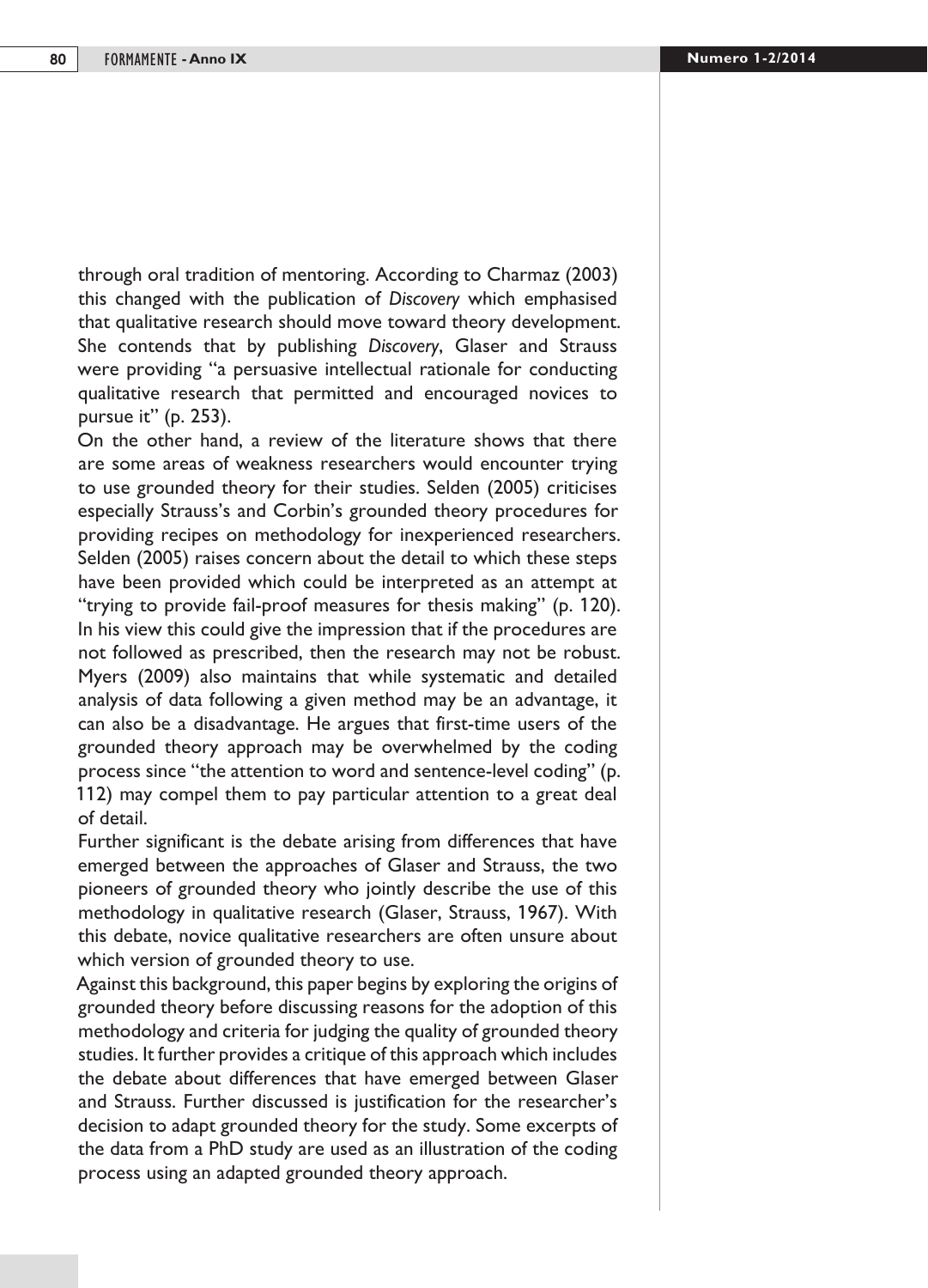#### *1.1 Purpose of study*

This paper seeks to demonstrate to the researcher that grounded theory can be adapted in qualitative studies, and that the initial grounded theory approach was a guide for researchers to use in different ways they found suitable.

#### *1.2 Research questions*

This paper is guided by three research questions:

- 1. What perspectives do researchers have about grounded theory?
- 2. What are the views of researchers regarding the processes of adapting grounded theory?
- 3. How have differences between Glaser and Strauss influenced the development and use of grounded theory?

## **2. Grounded theory: its origins**

Grounded theory was developed by Glaser and Strauss in the 1960s, when they were working together on a study of staff's handling of dying patients in hospitals (Glaser, Strauss, 1967). While they were observing the handling of these patients, they recognised the need for a well thought out, clearly formulated methodology and a set of methods for collecting, coding and analysing data that was systematic (Glaser, 1992).

Grounded theory has been used in many disciplines including nursing (Lomborg, Kirkevold, 2003) and education (Patton, 2002). According to Ary, Jacobs, and Sorensen (2010), the goal of this methodology "is to inductively build a theory about a practice or phenomenon using interviews and observation as the primary data collection tools" (p. 463). Punch (2001) refers to grounded theory as a research strategy aimed at generating theory from data, while Mansourian (2006) describes it as "inductive, contextual and processual" (p. 397). Wiersma and Jurs (2005) emphasise that "if a theory develops based on the data, we have "grounded theory", that is, a theory grounded in the data rather than based on some a priori constructed ideas, notions, or system" (p. 14).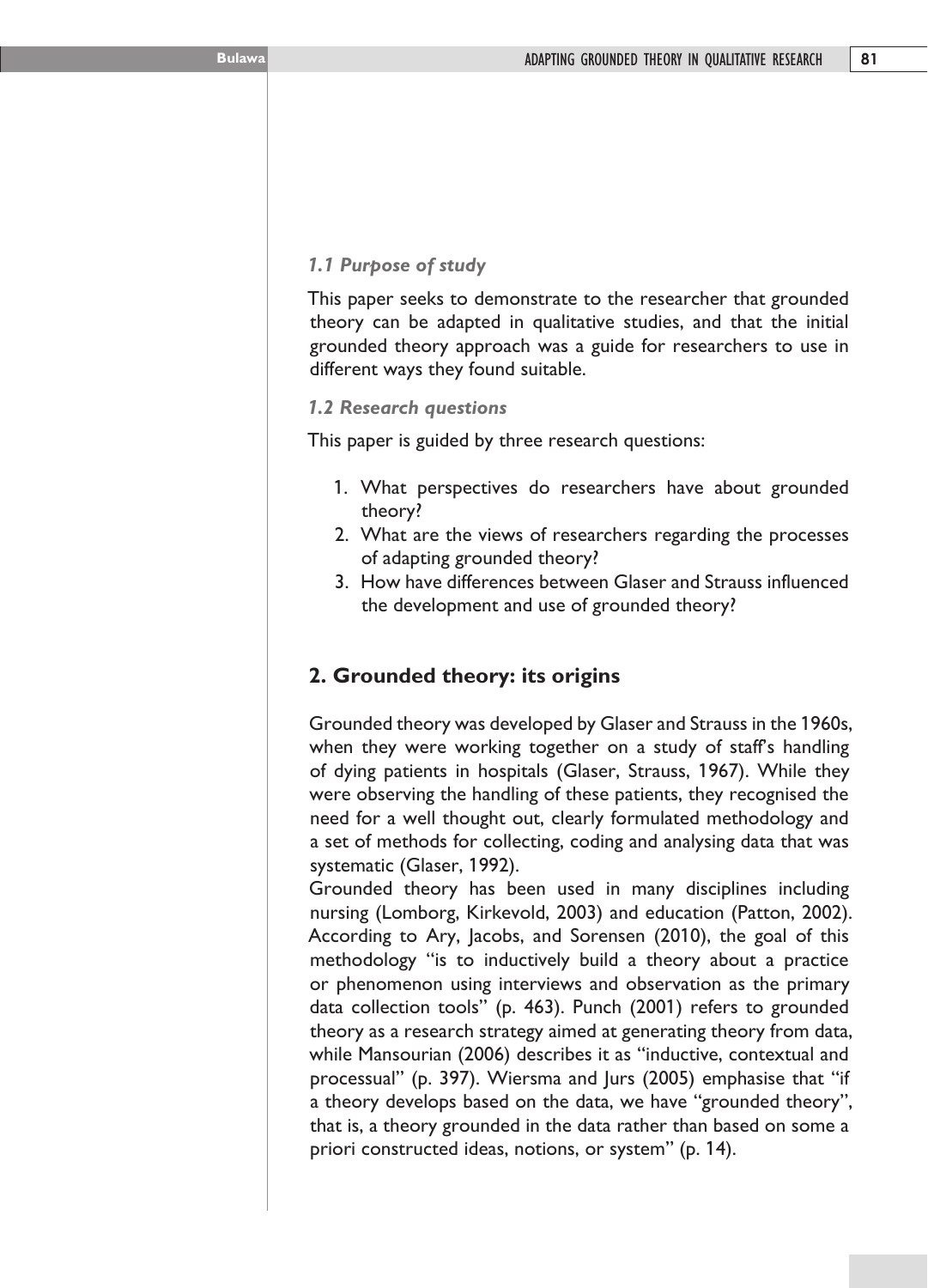# **3. Adopting the grounded theory methodology**

The study adopted grounded theory for various reasons, and one such reason is that this methodology is very relevant to education which "has to do with the identification of research problems from professional practice, and from organisational and institutional contexts" (Punch, 2009, p. 134), situations in which a traditional hypothesis-testing approach would not be appropriate. Punch (2009) maintains that, many problems confronting education research are new since they come from new developments in professional practice or from newly developing contexts. He argues that these areas require empirical research much of which is qualitative, for which theory verification approach would not be appropriate. According to Punch the grounded theory generation approach would be most appropriate for these new areas since there is a lack of grounded concepts that describe and explain what goes on.

Further strength of the grounded theory approach is its focus on inductive strategies of generating theory in contrast to other theoretical perspectives which emphasise theory developed "by logical deduction from a priori assumptions" (Patton, 2002, p. 125). Gay, Mills, and Airasian (2009) point to the analysis of data inductively that is done without making assumptions about the findings prior to collecting evidence.

Grounded theory is further credited for written guidelines for the systematic analysis of the data, complete with clear and specific procedures, and research strategies (Myers, 2009; LaRossa, 2005). As suggested by Thomas and James (2006), although qualitative inquiry is valid, it can be difficult to do. For instance, in education it may involve talking with such people as students, parents and teachers, and this way of doing research can lead to a lack of direction in terms of what to do with the data. Therefore, grounded theory is commended for offering a solution by providing a set of procedures and a means by which theory is generated. Thomas and James (2006) argue that with such explicitly laid down procedures, grounded theory has proved to be "an accessible and thoroughly explained method in qualitative inquiry" (p. 768).

Therefore, grounded theory with its guidelines was found more suited for the researcher's study that was based on the research participants' lived experience in secondary schools in Botswana,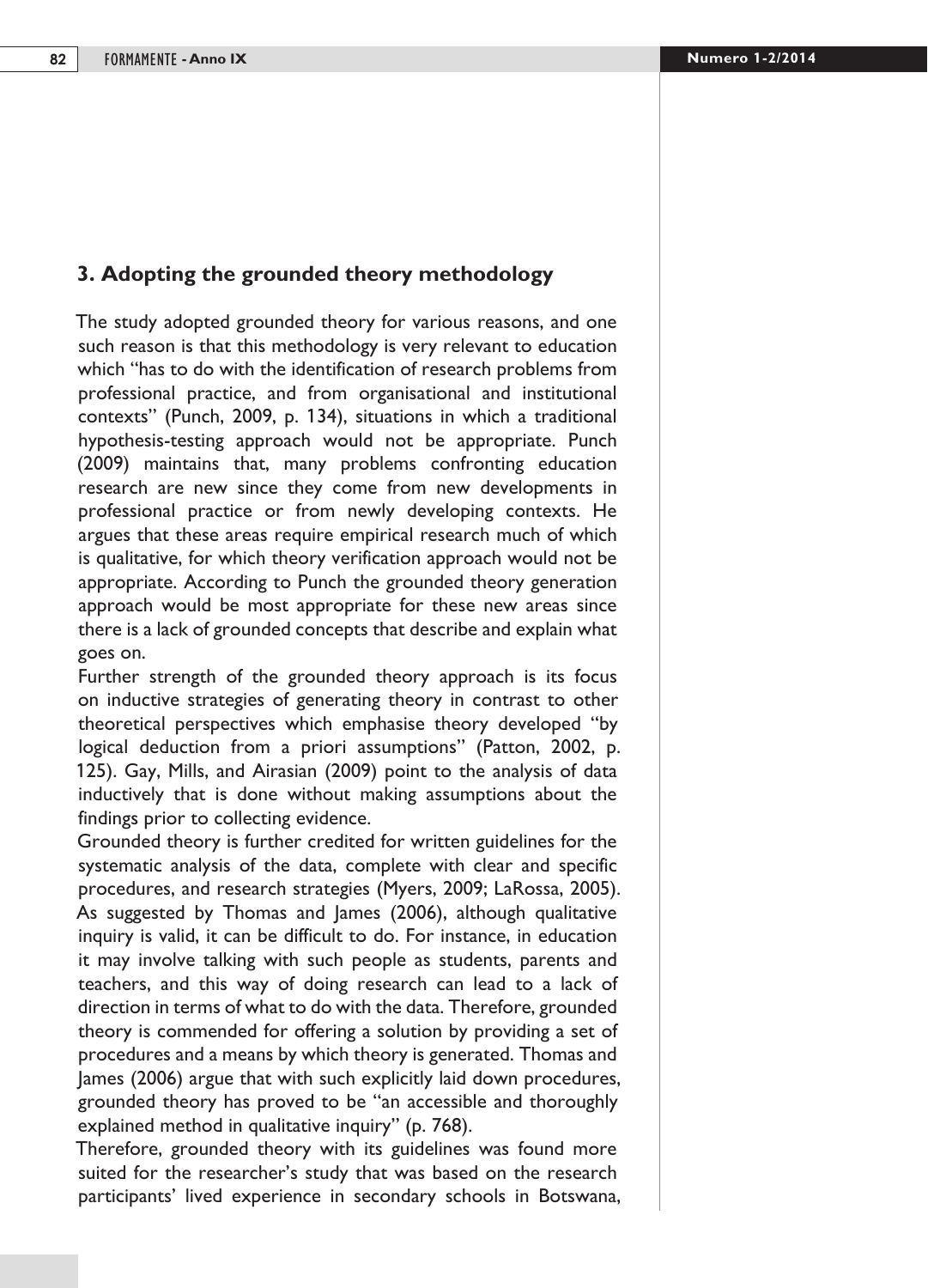a topic that had not been studied indepth. The researcher was further attracted to grounded theory because of a framework it offered in terms of the data generation and coding procedures that guide the analytic process which would lead to generating theory (Strauss, Corbin, 1998).

## **4. Adapting grounded theory**

Novice qualitative researchers are often unsure of the version of grounded theory to use to undertake their studies. This paper is aimed at helping those who are faced with this dilemma to understand that they can adapt this approach to carry out research. The researcher conducted a qualitative study using a modified version of Strauss's and Corbin's (1990) grounded theory methodology. As indicated by Sarker, Lau, and Sahay (2000), if suitably modified grounded theory can be used in qualitative studies to guide theory development based on the experience of participants about a particular phenomenon.

The literature on research shows that there is no particular way of undertaking grounded theory studies. Glaser and Strauss (1967) state: "Our principal aim is to stimulate other theorists to codify and publish their own methods for generating theory" (p. 8). This suggests that the originators of grounded theory never intended for the process to be prescriptive. LaRossa (2005) also maintains that such comments are an indication that Glaser's and Strauss's initial approach was never intended to be dogmatic. Instead, it was to be a guide for researchers to use grounded theory in different ways they found appropriate. Similarly, Heath and Cowley (2004) indicate that Strauss and Corbin (1998) modified their position in relation to coding and theory construction, maintaining that a rigidly staged process was not their intention.

## **5. Criteria for judging quality of grounded theory studies**

The literature shows that there are certain criteria one would use to judge the quality of grounded theory studies (Glaser, Strauss, 1967; Glaser, 1992; Lomborg, Kirkevold, 2003; Charmaz, 2003;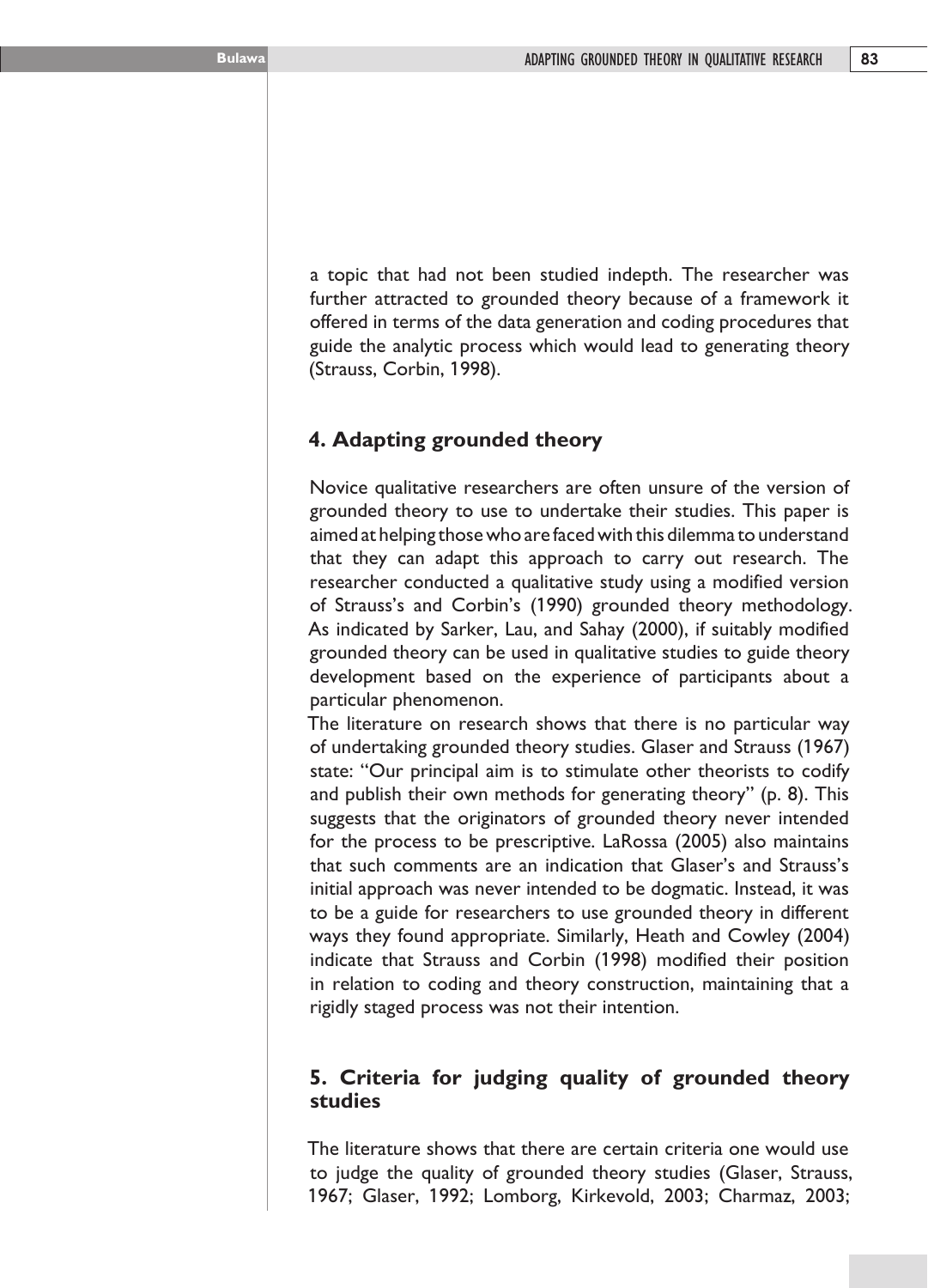Duchscher, Morgan, 2004). One such criterion is the continuous process of collecting and analysing data to saturation using the constant comparative method of analysis (Glaser, Strauss, 1967). The aim of the technique of constant comparative analysis is to force the analyst to be close to the data in order not to come up with subjective understanding of the data (Glaser, Strauss, 1967; Rennie, 2000). Mansourian (2006) emphasises that the constant comparison process is pivotal for a grounded theory research project to be deemed a success.

The concepts of fit, work, relevance, and modifiability also describe criteria by which the quality of grounded theory can be judged (Glaser, Strauss, 1967). The concept of "fit" means that categories should emerge from the data, and not selected from a theoretical perspective that has been pre-determined. "Work" means that theories should be able to predict, explain, and interpret what is happening in the area of study, while "relevance" means that theories must be relevant to the action in the area of study it is supposed to explain. "Modifiability" indicates changes grounded theory may have to go through in case new data emerges, "generating qualifications to the theory" (Lomborg, Kirkevold, 2003, p. 191).

Other important requirements suggested by Glaser (1992, p. 16) as denoting the quality of grounded theory also drew the attention of the researcher. These include the following:

- 1. the significance of the researcher getting out into the field to understand what is going on,
- 2. the importance of theory which is grounded in reality,
- 3. the nature and significance of experience in the field for the participants and researcher as continually evolving,
- 4. the active role of persons in shaping the world they live in through the processes of symbolic interaction.

The researcher attempted to undertake his study in accordance with these criteria as much as possible. He carried out two interviews at different times with senior management team members in senior secondary schools in Botswana. This gave the researcher the opportunity to interact with the participants to get an understanding of their expectations of and experience with the implementation of the performance management system. He undertook some preliminary analysis in the field and analysed the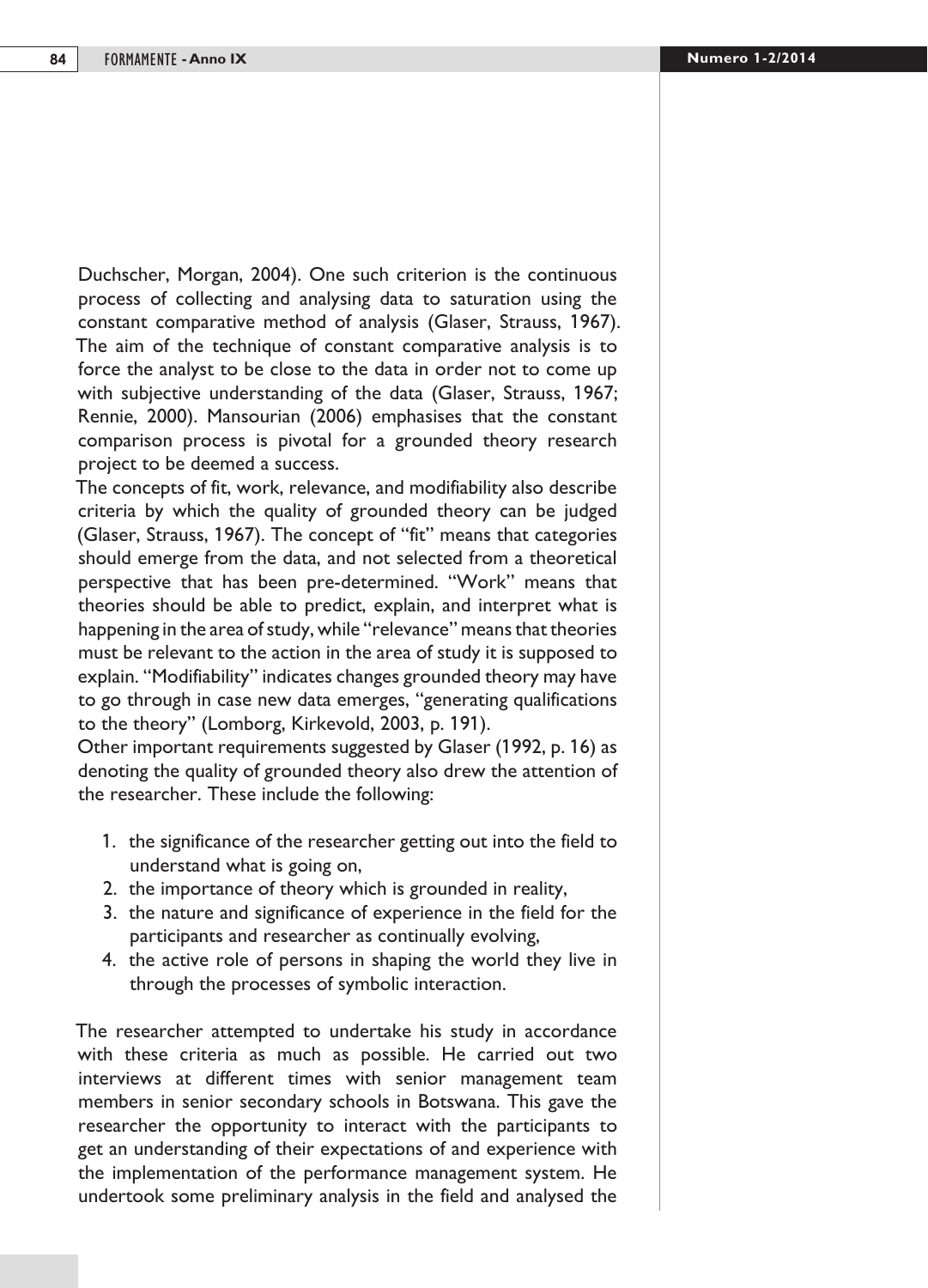data systematically subsequent to the interviews to ensure that the emerging theory was inductively derived from the data (Bulawa, 2011).

# **6. Critique of the grounded theory approach**

Although grounded theory has been widely used, there has been some debate about the strengths and weaknesses of this research methodology. This debate has not only emerged between the proponents of Glaser and Strauss versions of grounded theory, but also between the co-founders of grounded theory themselves, as they have had fundamental differences about the use of grounded theory.

## *6.1 The Glaser and Strauss debate*

Glaser and Strauss co-founded grounded theory in the 1960s, and this was followed by the first publication they co-authored titled *The discovery of grounded theory: Strategies for qualitative research* (Glaser, Strauss, 1967). Soon after this publication the two scholars then differed on the usage of grounded theory and ceased to publish together on this methodology (Glaser 1978; Strauss, 1987). Jeon (2004) points to their "more independent writing in which their individual views have become more crystallised" (p. 255). This is revealed in Glaser's accusation of Strauss's failure to fully comprehend grounded theory (Glaser, 1978, 1992). Strauss has also expressed concern about Glaser's version of grounded theory for placing too much emphasis on its inductive nature (Mansourian, 2006).

The views regarding what could have led to differences between Glaser and Strauss after the publication of their work in 1967 have differed. Duchscher and Morgan (2004) argue that their major point of departure is in terms of further development of grounded theory and how it can be used in research. Both Jeon (2004) and Hallberg (2006) are in accord that the profound differences could be in terms of their ontological and epistemological perspectives. On the other hand, Mansourian (2006) is of the view that the disagreements between Glaser and Strauss are not about ontological and epistemological aspects of grounded theory but differences pertaining to procedures which include coding of the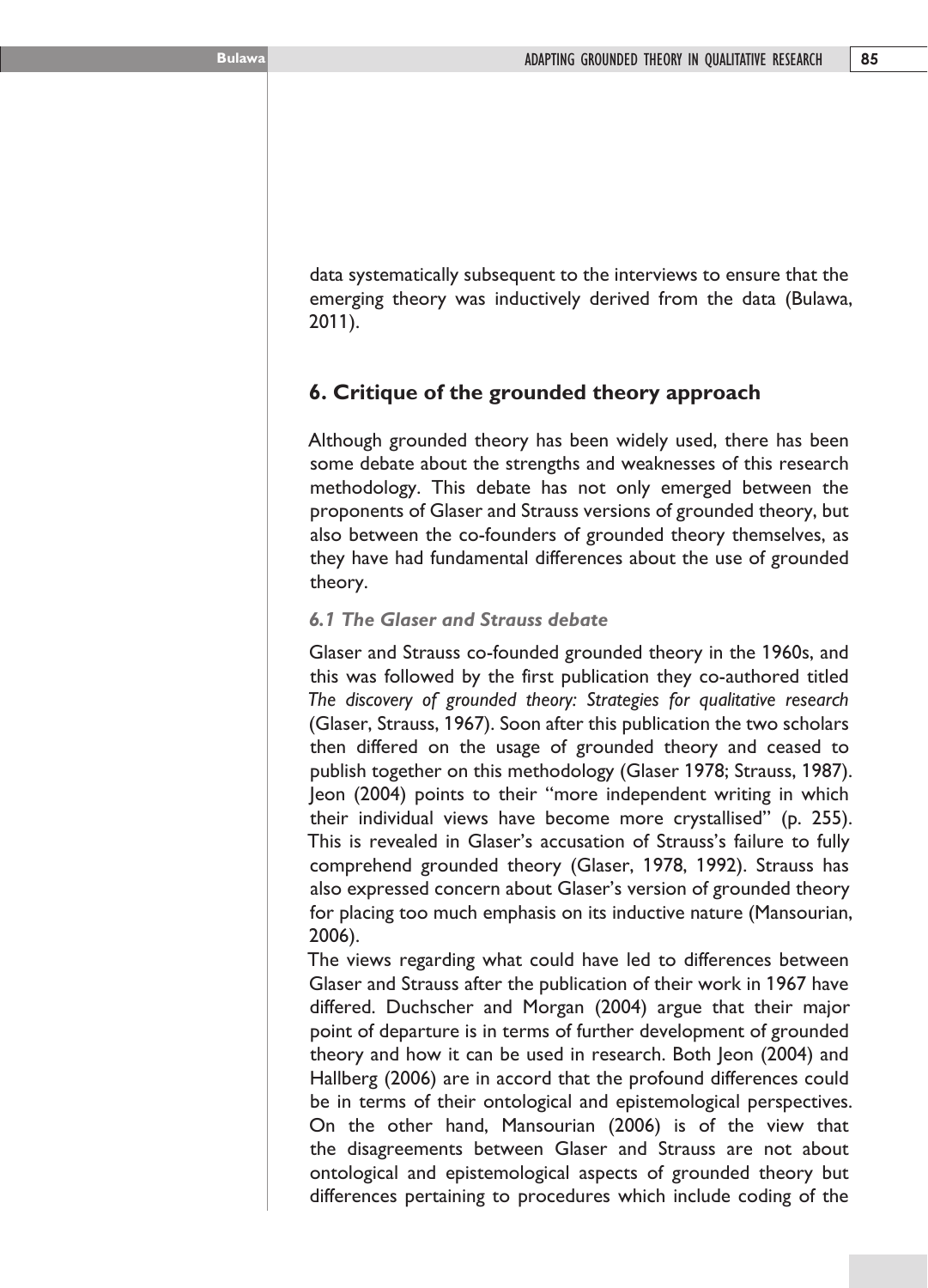data and development of categories.

Another difference between the two concerns verification. Strauss and Corbin (1990) who are for verification argue that grounded theory analysis is more verificational than what Glaser and Strauss had suggested in their original work together. Their perspective on verification is that researchers should continuously examine the data, and should be an on-going process throughout the study. However, Glaser (1992) argues that Strauss's and Corbin's acceptance of verification is indicative of their deviation from doing grounded theory analysis. His perception is that grounded theory is not verificational and that it is only after the development of theory that researchers can verify. Glaser (1978) maintains that, this is a part of the delayed action nature of grounded theory.

Further disagreement between Glaser and Strauss reveals itself in their diverse viewpoints regarding the role that literature should play in a grounded theory study. Glaser (1998) and Glaser and Holton (2007) are against prior review of the literature in the area of study, arguing that it should be read after the theory has been developed from the data. This is in contrast to Strauss and Corbin, who consider the literature as critical from the beginning of the process.

Glaser's (1998) view about the reading of literature beforehand is that this could "contaminate, constrain, inhibit, stifle or…impede the researcher's effort to discover emergent concepts, and hypothesis, properties and theoretical codes from the data that truly fit, are relevant and work" (p. 68). According to Glaser (1998) the basic principle of grounded theory is that the theory should be grounded in the data collected through an inductive process, and that it is therefore, incumbent upon researchers to adopt a neutral position to be able to describe the situation in a non-evaluative way. For Glaser (1998) this should be done to ensure that only the participants' voice is heard. Reading the literature is construed by Glaser as highly likely to blur the researchers' ability to maintain open mindedness to the emergence of a new category that may not have emerged prominently from the data. Glaser's (1992) advice to researchers is that before they proceed to review the literature in the substantive area of study they should ensure that the theory from their own project has been "sufficiently grounded in a core variable and in an emerging integration of categories and properties" (p. 32).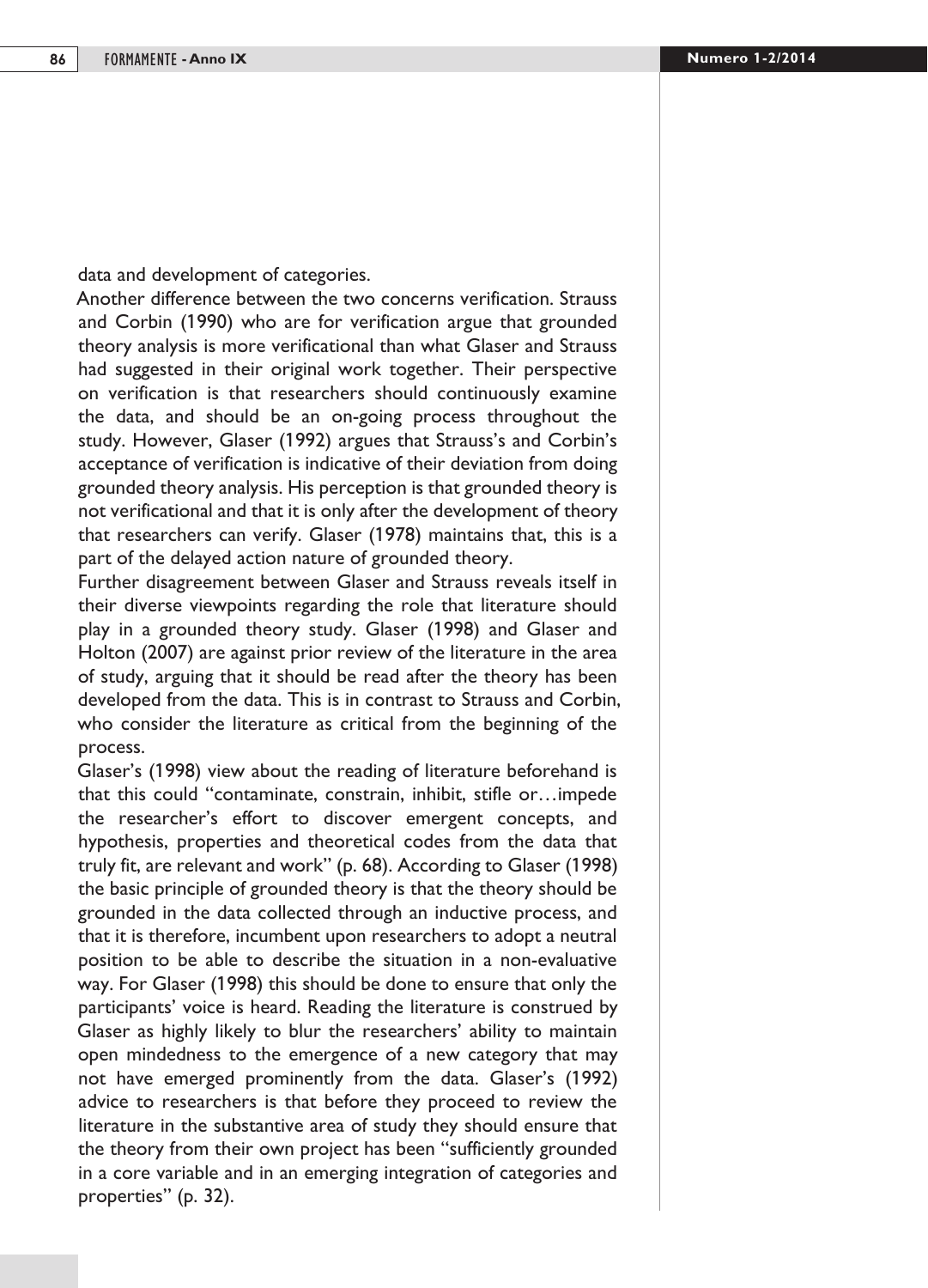Literature review is from Strauss's and Corbin's (1990) standpoint acceptable. They advocate for both technical and non-technical literature as significant in grounded theory and their contribution to theoretical sensitivity. Technical literature includes "reports of research studies, and theoretical or philosophical papers … [which] can serve as background materials against which one compares findings from actual data gathered in grounded theory studies" (p. 48). Their definition of non-technical literature includes such documents as letters, biographies, diaries, reports, videotapes and other forms of materials.

According to Strauss and Corbin (1990) the reading of literature in grounded theory studies is essential for researchers to identify relevant categories and understand their relationships. Literature can also be used as a way of stimulating theoretical sensitivity "by providing concepts and relationships that are checked out against actual data" (p. 50). Furthermore, Strauss and Corbin argue that it can assist researchers to obtain a range of questions that they would use to ask their respondents, and they can also rely on literature to decide where to go to discover phenomena that is significant to the development of theory. In addition, researchers could use literature to validate the accuracy of their findings, or can rely on literature to show how their findings differ from the published literature.

Other writers of grounded theory side with either Glaser or Strauss. For example, Goulding (1998) is in accord with Glaser that researchers should develop theory first which would then direct them "to the literature which best informs, explains and contextualises the findings" (p. 51). In her view, it is only when there are no longer any new findings emerging from the data that the researcher should begin to review literature and relate the theory from the data to it. Glaser's (1992) perspective that while researchers are advised to continue reading right from the beginning of their study, it should be in areas unrelated to the study is also held by Goulding (1998).

In contrast, there are those who differ with the Glaser argument against reading of literature to prepare for the study. Backman and Kyngäs (1999) for example, describe this argument as unrealistic. They argue that the purpose of reading literature is to clear up the researchers' thoughts and ensure that the topic of study is narrowed down. Similarly, Selden (2005) also stresses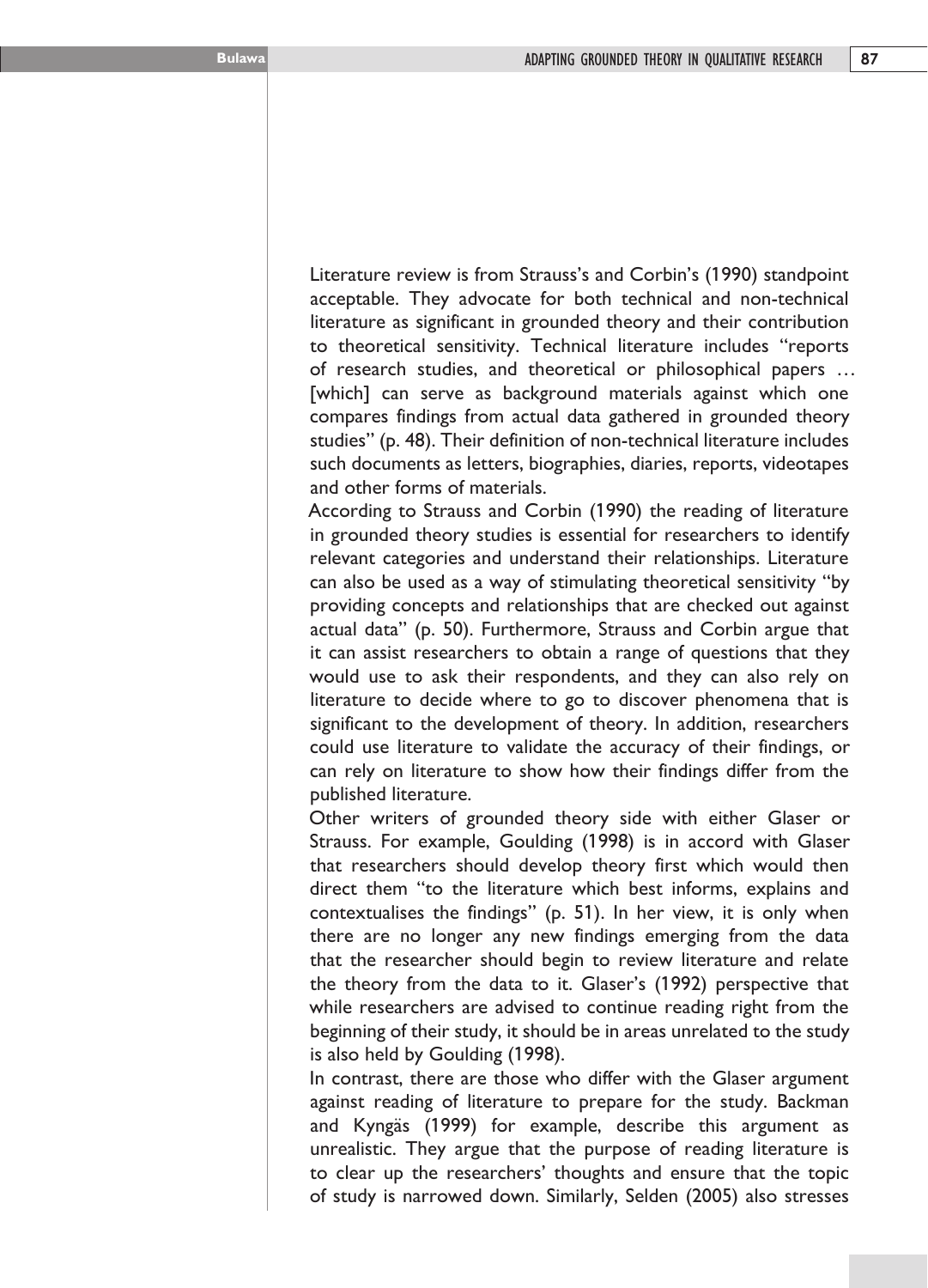the significance of reading literature. This, he argues would avoid repetitive research since there could be other researchers who may have already conducted similar studies on the prospective topic of study, something that could only be revealed through the reading of literature. In this study literature was read in line with Strauss's and Corbin's (1990) viewpoint about its significance in grounded theory and contribution to theoretical sensitivity. As indicated by Selden (2005), the fact that Glaser and Strauss (1967) had advocated for the use of such facilities as libraries, archives and fiction in their earlier work, contradicts Glaser's current perspective about the use of literature.

Glaser and Strauss further differ in the significance they give to the professional and personal experience of researchers, with Glaser (1998) maintaining that the use of such experience would be tantamount to forcing the data when doing grounded theory. He urges researchers to suspend what they already know, and to keep studying the data, conceptualising and constantly comparing. On the contrary, the study gave significance to professional and personal experience of researchers, a perspective held by Strauss and Corbin (1990). They see professional and personal experience as important sources of theoretical sensitivity that would help researchers to quickly gain an insight and a better understanding of a phenomenon in comparison to someone who has never had a similar experience.

There are concerns about ambiguities in the different interpretations (Lomborg, Kirkevold, 2003) of some core terms and concepts in grounded theory. These ambiguities range from differences between Glaser and Strauss in their interpretation of the same concepts to inconsistencies shown by each one of them in labelling or defining the same terms differently. LaRossa (2005) highlights such terms, which include Glaser's (1978) use of the terms *variables and categories* to mean the same thing; and the different definitions for *category* used by Glaser and Strauss (1967), Glaser (1992), Strauss (1987), and Strauss and Corbin (1990, 1998). Further highlighted by LaRossa (2005) is the term property which reflects slightly different meanings for both Glaser and Strauss. Another confusion pertains to Strauss's and Corbin's (1990, 1998) use of the two concepts of *category* and *subcategory*. LaRossa (2005) shows that while to many people a *subcategory* would denote a category that falls under another category, the way Strauss and Corbin have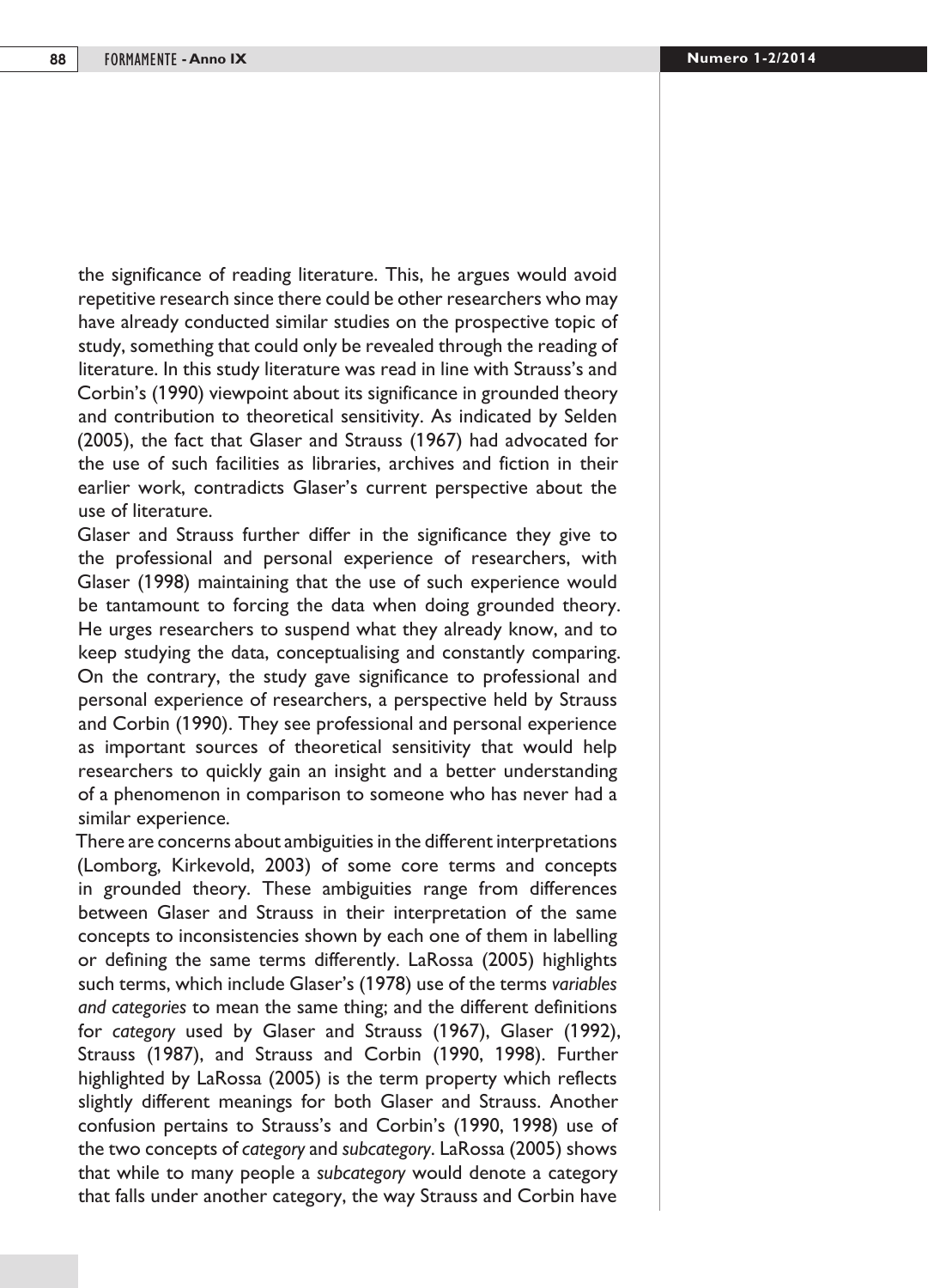used it shows that it is not a subcategory under a central category, but a category related to "a focal category" (p. 848). According to LaRossa (2005), these different definitions by both Glaser and Strauss can cause some confusion to users of the grounded theory approach, especially to the novice researchers.

According to McMurray, Pace, and Scott (2004) grounded theory methods generate large amount of data that may be challenging. Such detail in Myers' (2009) viewpoint, might frustrate people in such a way that they may choose a higher level social theory that is already in existence to help explain their findings. Goulding (1998) argues that there could be a danger that researchers may put too much focus on the identification of codes at the expense of the explanation of how they relate to each other.

Although Glaser and Strauss have had fundamental differences in terms of the application of the grounded theory approach and the interpretation of some key concepts, it does not mean that they have differed on everything.

## *6.2 Elements of grounded theory common to Glaser and Strauss*

There are some elements of grounded theory in which Glaser and Strauss still agree. These include theoretical sensitivity, theoretical sampling, the coding process, constant comparative analysis, and theoretical memoing which are considered fundamental grounded theory elements that contribute to objectivity (Rennie, 1998).

#### *6.2.1 Theoretical Sensitivity*

Both Glaser (2004) and Strauss (1987) urge researchers using the grounded theory methodology to be aware of having theoretical sensitivity when they enter the research site. For Corbin and Strauss (2008) sensitivity means having insight, "being tuned in to, being able to pick up on relevant issues, events, and happenings in data" (p. 33). Glaser (2004) explains that theoretical sensitivity requires that researchers enter the research setting with minimal predetermined ideas or prior hypotheses. Glaser (1978) maintains that, researchers have to adopt this posture to ensure that they remain sensitive to the data by being able to record events and detect happenings without pre-existing biases.

Two significant researcher characteristics are suggested by Glaser (2004) for developing theoretical sensitivity. First, researchers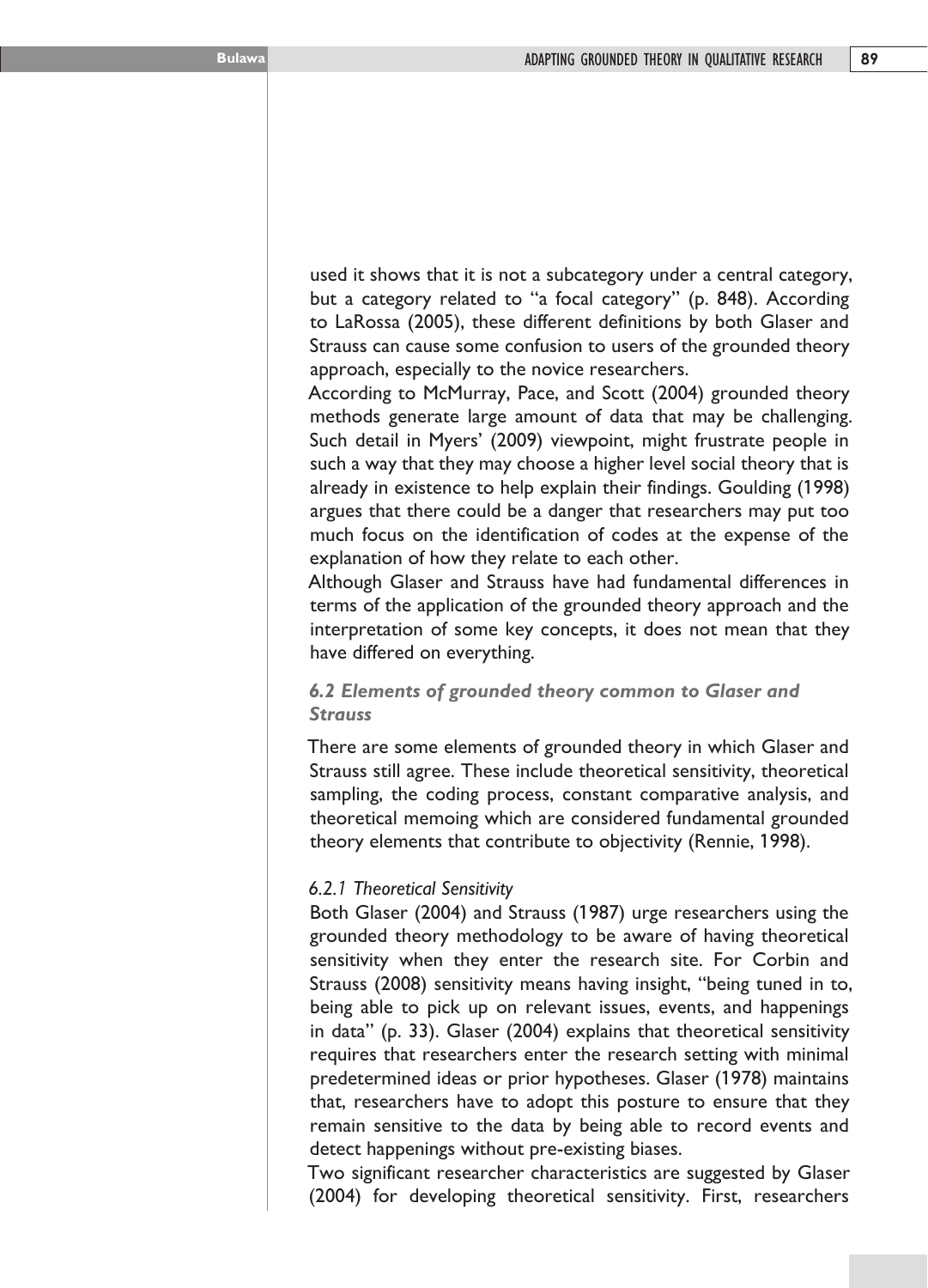are obliged to be conscious of the need to maintain analytic distance, as well as tolerate emerging multiple perspectives from the participants, and maintain openness. Second, researchers are required to develop theoretical insights into the area of study and further have the ability to interpret these insights. The researcher's role is to listen to participants expressed views in order to discover their main concerns in the field and how they intend to address such concerns.

According to Strauss and Corbin (1990) theoretical sensitivity is about "having insight, the ability to give meaning to data, the capacity to understand, and capability to separate the pertinent from that which isn't" (p. 41). Unlike Glaser, Strauss and Corbin (1990) argue that theoretical sensitivity is derived from a number of sources. One such source is the reading of literature for researchers to be familiar with publications that would provide them with a rich background of information that would sensitise them to what is happening with the phenomenon of study. Other important sources of sensitivity rejected by Glaser but recognised by Strauss and Corbin (1990) are the professional and personal experience of researchers.

Strauss and Corbin (1990) define professional experience as experience researchers have acquired during years of practice in a particular field. Such experience enables them to understand how things work in that field, why, and what is likely to happen there under certain conditions. Researchers who have had prior personal experience with projects would find this useful during their studies. For this study the researcher's theoretical sensitivity was derived from a number of sources which included the literature. The researcher's field work was preceded by some extensive reading in such areas as research methodology and performance management systems which was the topic of study. It was vital to be familiar with such literature to have a rich background of information about what was happening with the phenomenon of study. The researcher appreciates the need for researchers to adopt a neutral position during data collection as emphasised by Glaser (1992, 2004). However, he disagrees with Glaser's perception that reading of literature beforehand should not be done because it would blur the researcher's ability to maintain open mindedness to the emergence of categories from the data. The researcher concurs with Strauss' and Corbin's (1990) acceptance of reading of literature as an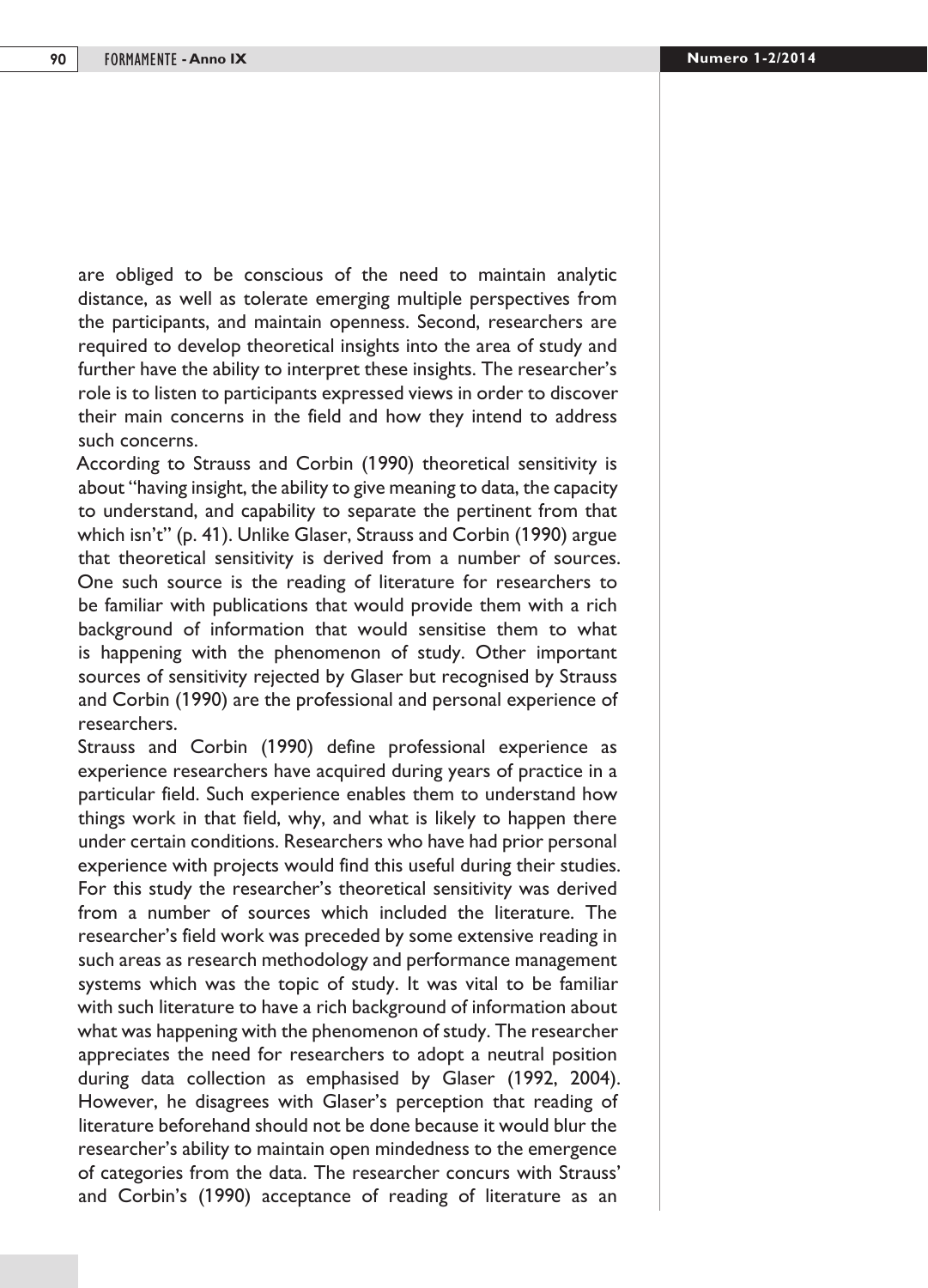essential way of stimulating theoretical sensitivity "by providing concepts and relationships that are checked out against actual data" (p. 50).

Furthermore, other sources of sensitivity were the researcher's personal and professional experience which he had acquired during years of practice in the field of education as a teacher, a member of the senior management team, and an education officer in the Ministry of Education. Although the researcher considered such experience significant strengths, he also had to be conscious of certain risks. For instance, it was important not just to be aware of prior beliefs but not to allow those beliefs to interfere with the interview process and with the data analysis. It was important to be as objective and impartial as possible in the interpretation of events. For instance, at the beginning of the study, the researcher had his own perceptions about senior management teams' possible response to the implementation of the performance management system. These however, were contradicted by what emerged from the data (Bulawa, 2011).

As pointed out by Strauss and Corbin (1998), it was important that the researcher had to maintain an analytic distance by keeping back what he already knew from previous experience to be able to be objective, impartial, and accurate in his interpretation of the data. He had to constantly remind himself of the need to be as open as possible in order not to influence the participants' perceptions but to discover their own beliefs and perspectives.

#### *6.2.2 Theoretical sampling*

Another important aspect of the grounded theory methodology is theoretical sampling. It helps researchers to decide the quality of the generated theory (Corbin, Strauss, 2008; Jeon 2004; Glaser, 1978). Glaser (1978) defines theoretical sampling as "the process of data collection for generating theory whereby the analyst jointly collects, codes, and analyses his data and decides what data to collect next and where to find them, in order to develop his theory as it emerges" (p. 36).

According to Corbin and Strauss (2008) when researchers are doing theoretical sampling they have to take one step at a time beginning with cycles of data gathering and analysis. For Punch (2001) the initial stage is for researchers to collect a small set of data "guided by the initial research questions" (p. 167). This set of data is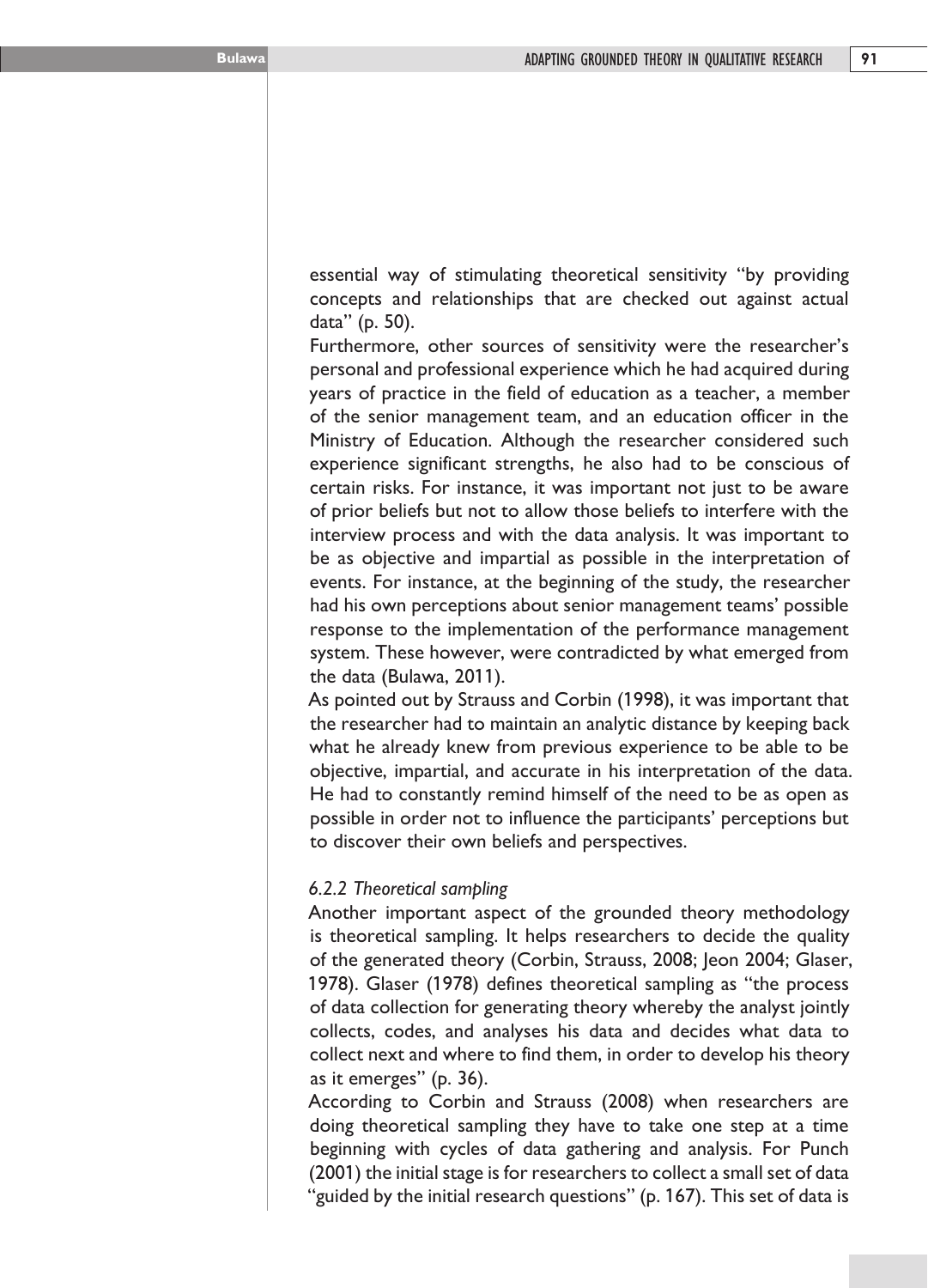analysed, before another set of data is collected with the guidance of the emerging directions coming from that initial analysis. This cycle of alternation between data collection and analysis must be continued and stopped only when there is evidence of theoretical saturation. Punch explains that theoretical saturation occurs when additional data can no longer show anything new, but is repeating information that is already in existence.

Corbin and Strauss (2008) stress that in doing theoretical sampling, researchers should ensure that the research is guided by analysis. This process requires researchers "to ask questions and then look to the best source of data to find the answers to the questions" (p. 146). As noted by Jeon (2004), in the process, decisions about such key factors as interview questions, follow-up interviews, and contact with experts in the area of study are made. Elaborating further on the distinctiveness of the principle of theoretical sampling, Tavakol, Torabi, and Zeialoo (2006) maintain that whereas quantitative inquirers would decide on the size of the sample population before the commencement of the study, the grounded theorists would not. The recruitment of the participants would not be on a representative basis, but on the basis of the expert knowledge they have about the phenomenon under enquiry. That is, the participants are selected on the basis of their experience of the phenomenon under scrutiny.

In this study, the process of theoretical sampling as prescribed in grounded theory was not undertaken to its fullest extent for logistical reasons. All members of the senior management team in the senior secondary schools who were available at the time of the field trip were interviewed to ensure that the entire gamut of perspectives available were included.

Logistically, these appointments had to be made before the field trip. The time constraint of three weeks in the field for the first round of interview data collection also meant that to jointly collect and analyse data, and ultimately decide which data to collect next and where to find it was not achievable within the timeframe. While some analysis was undertaken in the field and captured in the researcher's field notes, most of the analysis took place after the field trip (Bulawa, 2011).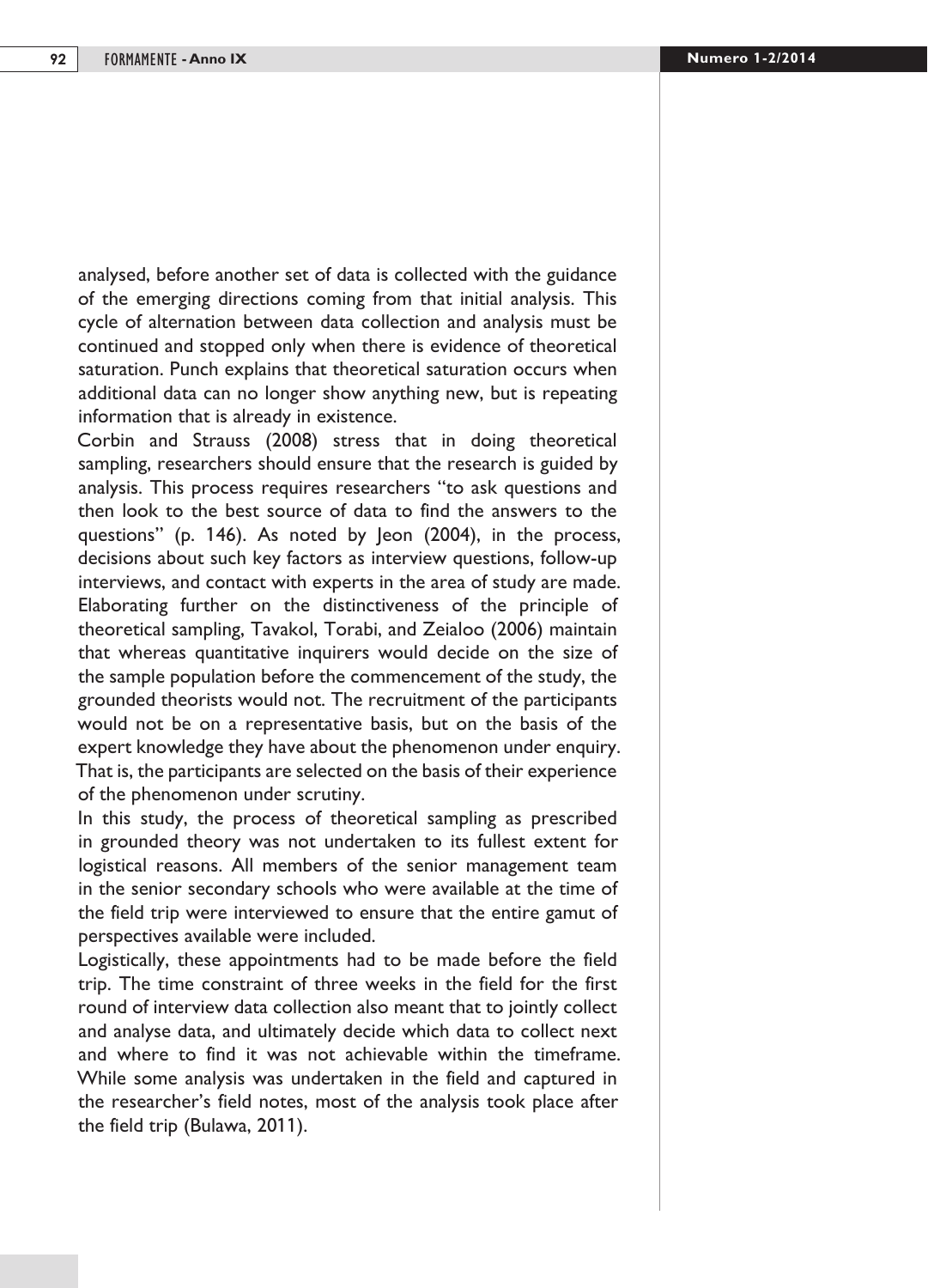### *6.2.3 The Coding Process*

Both Glaser and Strauss are in agreement regarding the coding as being at the core of their grounded theory approach to doing research. The coding in grounded theory is described by Walker and Myrick (2006) as "the primary intervention into the data" (p. 550). For Jeon (2004), "coding is the defining aspect of analysis within the grounded theory method and is a means by which the quality of emerging theory can be determined" (p. 253). Furthermore, Strauss and Corbin (1998) define coding as "the analytic processes through which data are fractured, conceptualised, and integrated to form theory" (p. 3). The literature on grounded theory shows that the data have to be analysed and coded to generate categories (Glaser, 1978, 1992; Strauss, Corbin, 1998). Categories can be described as "a type of concept, usually used for a higher level of abstraction" (Glaser, 1992, p. 38), or as "concepts, derived from data that stand for phenomena" (Strauss, Corbin, 1998, p. 114). Bryman (2008) defines a category as "a concept that has been elaborated so that it is regarded as representing real-world phenomena" (p. 544)

Two kinds of coding processes namely, substantive coding and theoretical coding are described (Glaser, 1992). According to Glaser (1992) substantive coding is in two levels, open coding and selective coding. In the process of open coding, the aim of the researcher is to generate an emergent set of categories and their properties which should fit, work and are relevant to be integrated into a theory. The researchers have to code for as many categories that might fit; and should ensure that they code different incidences into as many categories as possible. In the process, new categories emerge and new incidences fit existing categories. Glaser (1978) emphasises the need for the researcher to analyse the data line-by-line to be able to identify emerging substantive codes within the data. Further, the researcher should verify and saturate categories, and in the process avoid the risk of missing an important category.

According to Glaser and Holton (2007), one of the rules that govern open coding is to ask questions of the data and the most general question is "What is this data a study of?" Other essential questions include: "What category does this incident indicate?" "What is actually happening in the data?" and "What is the main concern being faced by the participants?" (p. 59). These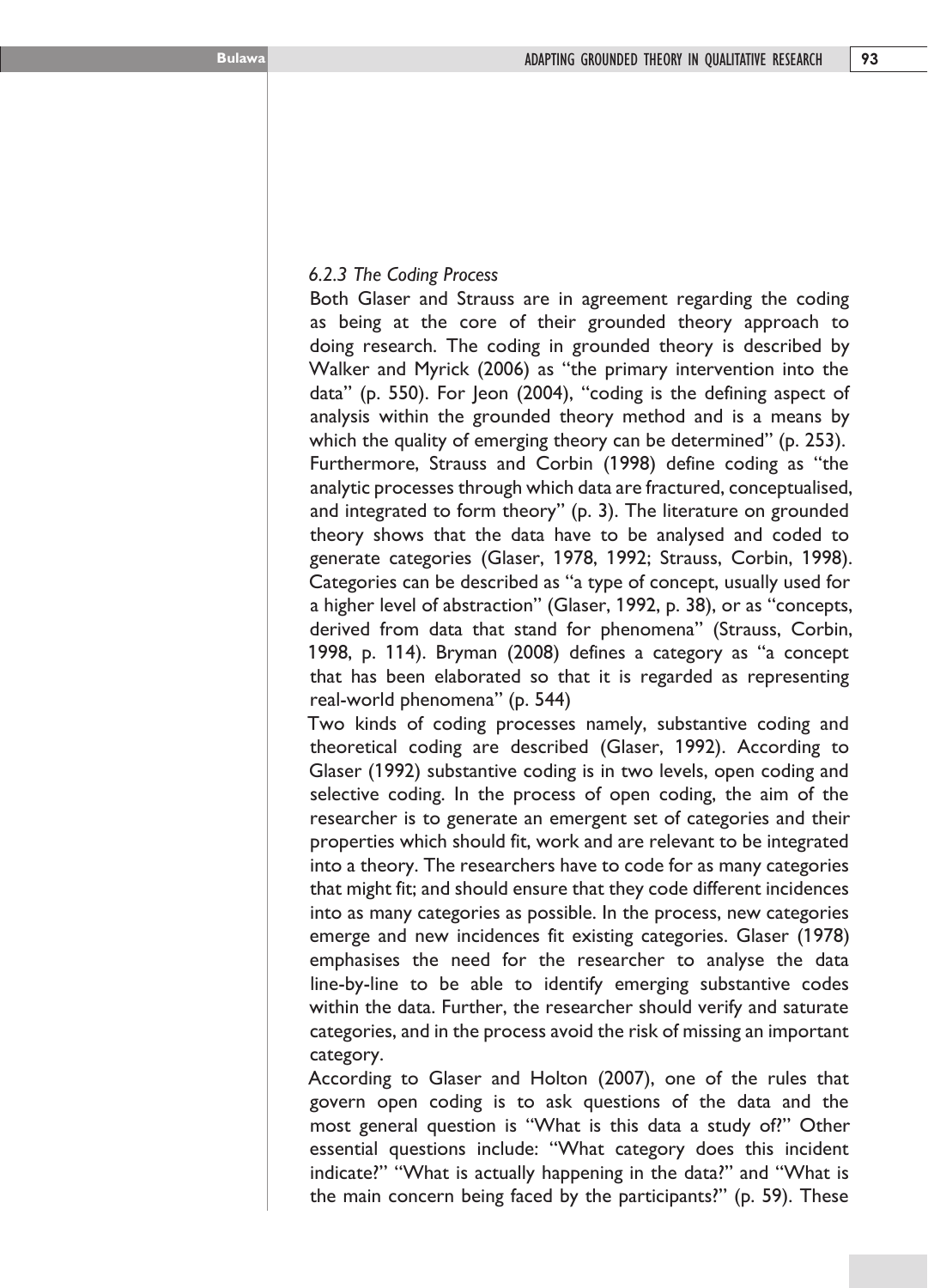questions are aimed at provoking researchers to be theoretically sensitive and to be intensive in the process of collecting and coding of data.

The second stage of Glaser's (1978) substantive coding is selective coding. This stage requires the researcher to selectively code for a core variable. Glaser uses the word variable while Strauss uses category to mean the same thing. This is the stage of coding, where the researcher is required to delimit "coding to only variables that relate to the core variable in sufficiently significant ways to be used in a parsimonious theory" (Glaser, 1978, p. 61). Glaser (1978) suggests that the core variable becomes a guide to further data collection and theoretical sampling.

The purpose of theoretical coding as suggested by Glaser (1978) is to "conceptualise how the substantive codes may relate to each other as hypothesis to be integrated into theory. Theoretical codes are supposed to describe the world theoretically and in so doing give integrative scope, broad pictures and a new perspective" (p. 72). Glaser further explains that theoretical codes can further help analysts to maintain their conceptual level when they write about concepts and how these concepts relate to each other.

Researchers are cautioned by Glaser (1992) that for the grounded theory methodology to be deemed to be authentic, it should explain the prevailing variations in behaviour in the area of study in respect to the main concerns of the participants, and that grounded theory should neither be forced nor derived from concepts which have no relationship to data. In contrast to Glaser's coding process that involves two phases, the coding process by Strauss and Corbin (1990) consists of three phases, of open coding, axial coding, and selective coding. In the process of open coding, Strauss (1987) also urges researchers to ask questions of the data. He emphasises the significance of generating "questions leading to coding; of line-by-line or paragraph-by-paragraph eliciting categories, and queries about them" (p. 56). According to Strauss and Corbin (1990) open coding is "the part of analysis that pertains specifically to the naming and categorising of phenomena through close examination of data" p. 62).

Although Strauss (1987) and Strauss and Corbin (1990, 1998) emphasise line-by-line coding, they maintain that this is not the only way. As revealed by Strauss (1987), open coding is an unrestricted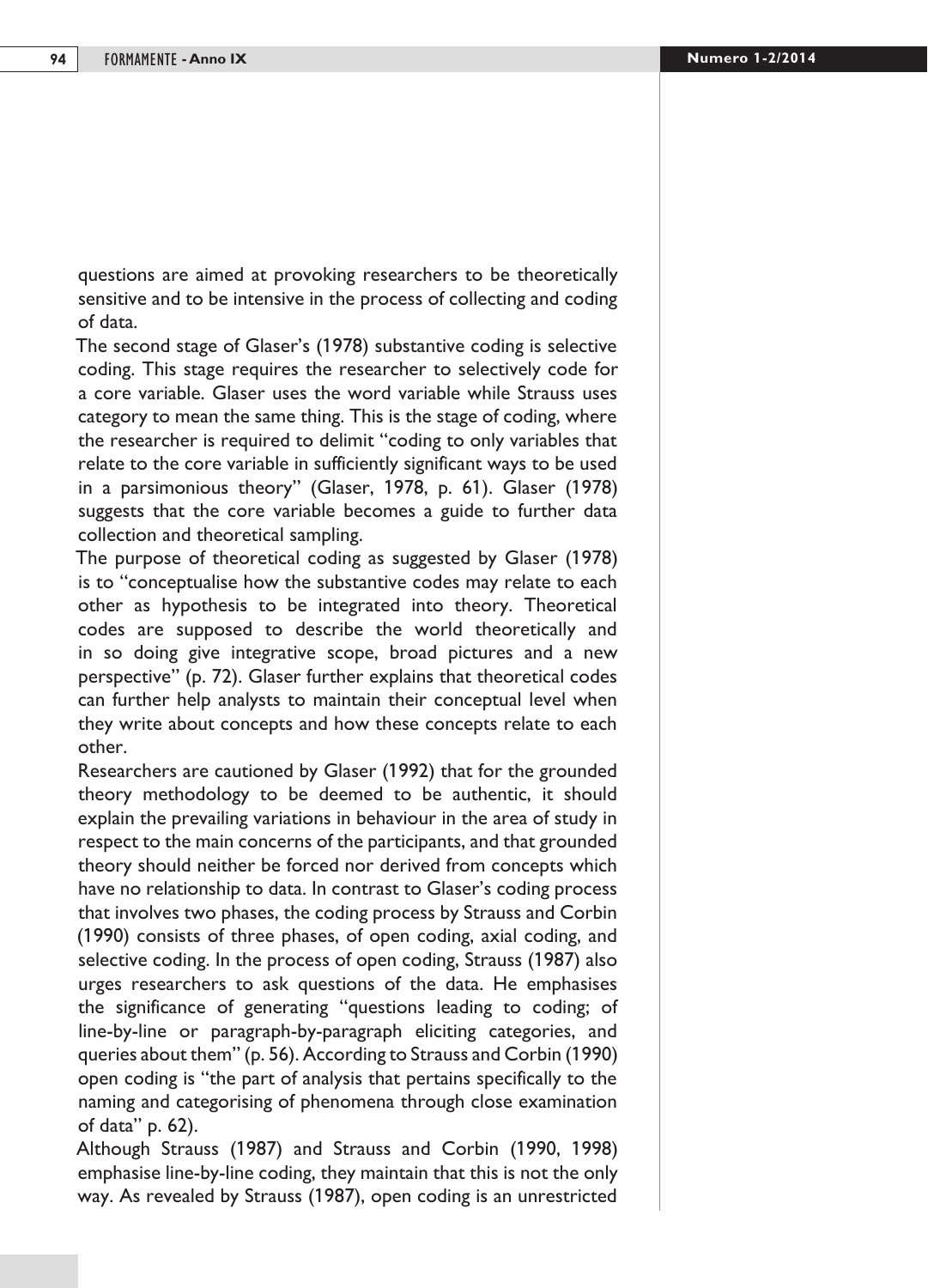the fieldnote, interview, or other documents in order "to produce concepts that seem to fit the data" (p. 28). In approaching the process of open coding, a researcher might begin by analysing the first interview with a line-by-line analysis which "involves close examination, phrase by phrase and even sometimes of single words" (Strauss, Corbin, 1990, p. 72). Alternatively the researcher might code by sentence or paragraph and then decide which name to give the code. Open coding is therefore perceived as an opportunity for researchers to as much as possible uncover, name, and develop concepts. When they undertake this process, they open up the data and as best as possible, explore the thoughts, ideas and meanings that are within the data (Strauss, Corbin, 1998). The other significant level of Strauss and Corbin's (1998) method is axial coding, which they define as "the process of relating categories to their subcategories, termed 'axial' because coding occurs around the axis of a category, linking categories at the level of properties and dimensions" (p. 123). The aim of axial coding is to put "the fractured data back together in new ways after open coding, by making connections between a category and its subcategories" (Strauss, Corbin, 1990, p. 96). Researchers are required to take into account three aspects of the phenomenon if these connections are to be achievable. These are the situations in which phenomenon occurs; how people react in such situations; and the consequences of the action taken or inaction (Strauss, Corbin, 1998). According to Strauss (1987), this should result in cumulative knowledge about relationships between one category and other categories and subcategories. Corbin and Strauss (2008) refer to axial coding as "crosscutting or relating concepts to each other" (p. 195). The aim is to develop what would ultimately be one of several main categories (Strauss, Corbin, 1990).

coding of data which is carried out by way of closely scrutinising

The third level of coding is selective coding. This level requires the researcher to know when to cease coding to be able to selectively code for a core category (Strauss, 1987; Strauss, Corbin, 1998). Jeon (2004) defines the core category as representative of the central problem or issue confronting the participants under study. Once the core category has been discovered, selective coding commences. This leads to further investigation of issues and ideas that are mainly centred round the core category. Strauss (1987) explains that "selective coding pertains to coding systematically and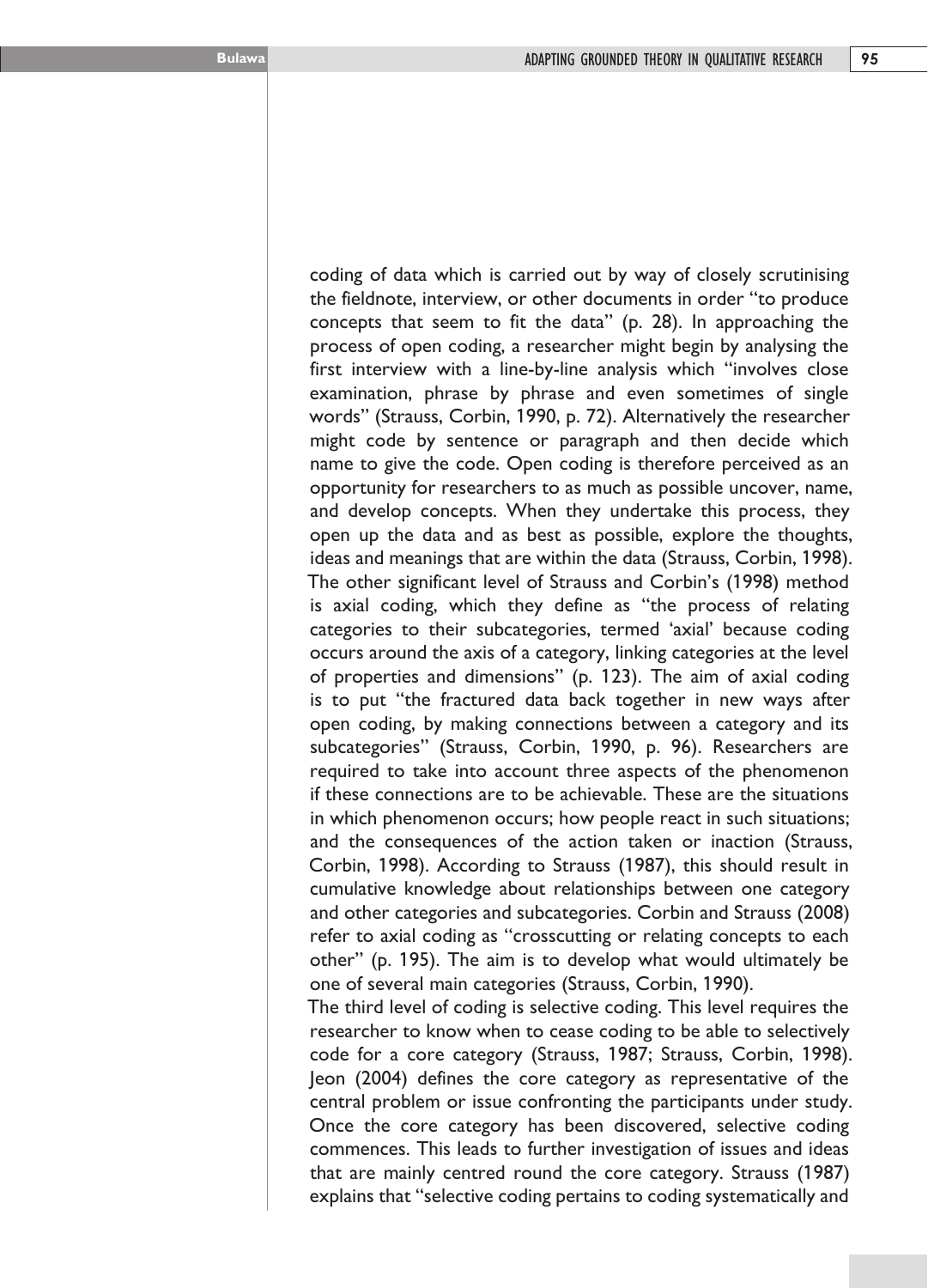concertedly for the core category" (p. 33).

During this process, the researcher is required to delimit coding to codes that relate to core codes and other categories become subservient to the core category under focus. Strauss and Corbin (1998) point out that at this level of coding, it is essential that categories were finally integrated to form a larger theoretical scheme for the research findings to take the form of theory. With this integration the researcher can decide on the core category that may evolve from a list of categories that represent the main theme of the study. According to Strauss and Corbin (1998) the core category is supposed to have analytic power which gives it the "ability to pull the other categories together to form an explanatory whole" (p. 146). In the coding process of the data in this study, the researcher adopted the three phase process of open, axial and selective coding recommended by Strauss and Corbin (1990, 1998).

#### *6.2.4 Constant comparative method*

It has already been explained that researchers using grounded theory need to maintain a theoretical sensitivity in the process of doing their research. By so doing, the theory generated is grounded in the research data and not from researchers' own preconceived ideas and existing theories. One way of enhancing sensitivity is to employ the constant comparative method to stimulate thought about incidents, concepts, categories and their properties (Glaser, 1978; Strauss, Corbin, 1998).

Researchers have to compare incidents applicable to each category, and they do that by coding each incident in the data into as many categories of analysis as possible. The basic rule for the constant comparative method is that in the process of coding an incident for a category, it should be compared with previous incidents in the same group as well as different groups that may have been coded in the same category (Glaser, Strauss, 1967). A summary of what constant comparison involves is provided by Charmaz (2003, p. 259). She explains:

Generating codes facilitates making comparisons, a major technique in grounded theory. The constant comparative method of grounded theory means (a) comparing different people (such as their views, situations, actions, accounts, and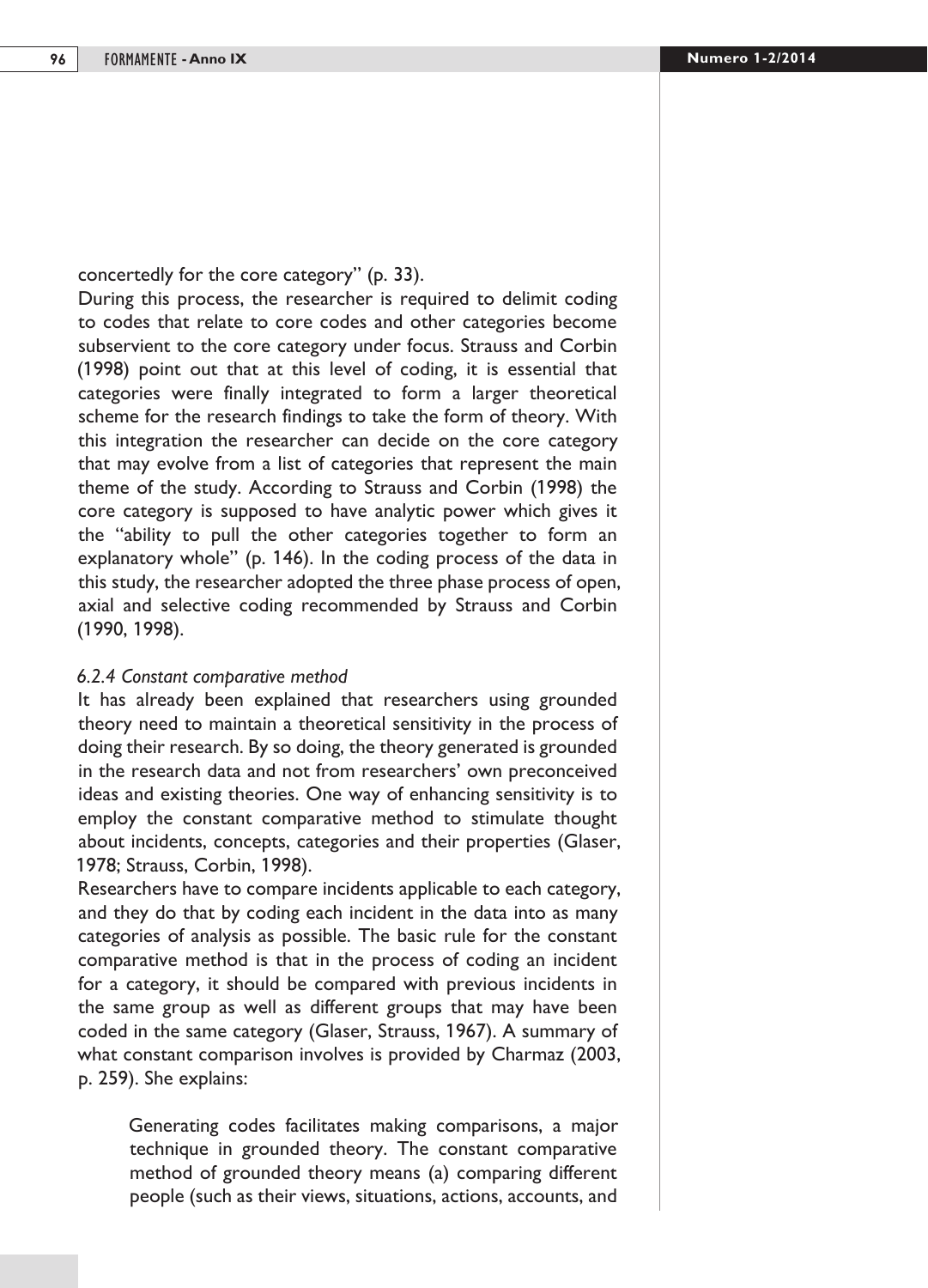experiences), (b) comparing data from the same individuals with themselves at different points in time, (c) comparing incident with incident, (d) comparing data with category, and comparing a category with other categories.

It is essential that researchers have to ensure that constant comparison is ongoing, as it is the process by which they sort the emerging themes on account of their similarities and differences (Goulding, 1999). In this study, the views and experiences of different participants, same individuals, incidents and categories were compared during the data analysis.

### *6.2.5 Theoretical memos*

An integral part of the process of generating theory is the writing of theoretical memos. According to Elliott and Lazenbatt (2005) memoing is an essential element of the grounded theory methodology used to control distortion during analysis by sensitising researchers to their personal biases. Memos are defined by Glaser (1978) as "the theorising write-up of ideas about codes and their relationships as they strike the analyst while coding" (p. 83). Strauss (1987) describes theoretical memos as "writing in which the researcher puts down theoretical questions, hypothesis, summary of codes, etc. - a method of keeping track of coding results and stimulating further coding, and also a major means for integrating the theory" (p. 22).

Memoing is an element that Glaser (1978) considers a continuous process which begins with the first coding of data through to sorting and writing papers to the end of the study. Memos can be of any length, ranging from just a sentence, a paragraph, or through to a few pages. They record ideas in any form of language, formal or informal, as at this stage the major concern is ideas.

According to Strauss and Corbin (1990) researchers have to develop their own style of memoing, which may include the use of software, colour coded cards, and putting type-written pages into folders or notebooks. Of most importance is for researchers to ensure that their memos are orderly, systematic, and can be easily retrievable for purposes of sorting or cross-referencing. Strauss and Corbin (1990) emphasise the importance of dating each memo and referencing the source from which it was taken.

In this study, the researcher created a column which he labelled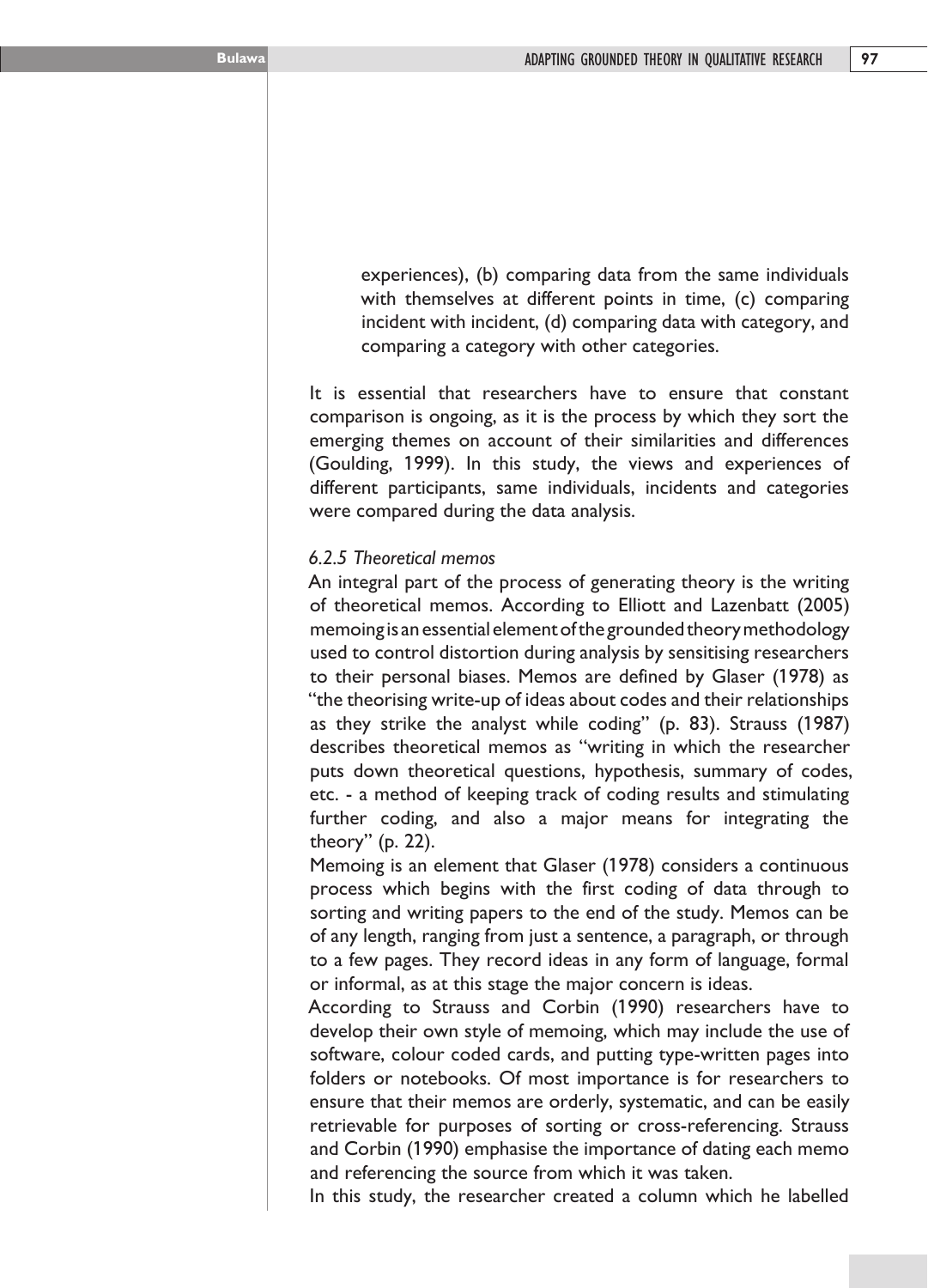"comments/memo" on the main Microsoft Excel spreadsheet. The column recorded early coding to write his ideas about the codes and their relationship to each other. Later memos were recorded on the mind maps that were constructed as well as in the research diary. Memos were of assistance to the researcher when he connected categories with each other and with their subcategories. The process of memoing which started with the first coding of the data, continued to the end of the analysis (Bulawa, 2011).

## **7. Illustration of the coding process using adapted grounded theory**

This section describes the grounded theory coding process in a study titled: *Implementation of the Performance Management System in Senior Secondary Schools: The Perspective of the Senior Management Team* (Bulawa, 2011, 2013). The coding process used in this study is guided by Strauss's and Corbin's (1998) three stage process of open coding, axial coding, and selective coding described earlier.

While the order of the coding processes as described by Bulawa (2011, 2013), are in that order, they are not entirely sequential. For example, in doing the axial coding that constitutes the second phase of the process, the coding that had been done in the first stage was revised on several occasions. The coding of data mainly focused on the interview transcripts, but was complemented by the field notes taken during the field trip. During the analysis of the data, the notes were checked against the recorded interviews and against the codes generated.

The first stage of the coding, comprised several iterations and several revisions, and was recorded in a Microsoft Excel spreadsheet which was useful in different ways. For instance, it was relatively easy to modify codes, and introduce new coding at different times during the process. It was also easy to recode data, code data with multiple codes, and sort the spreadsheet by codes or participants. The coding began with one whole transcript at a time coding phrase by phrase or sentence by sentence (Strauss, Corbin, 1998; Strauss, 1987), depending on the content. Table 1 is an extract from one of the later spreadsheets in which the open coding was recorded. The table consisted of more columns than those reproduced here. The second column, in particular, was the synthesis of several other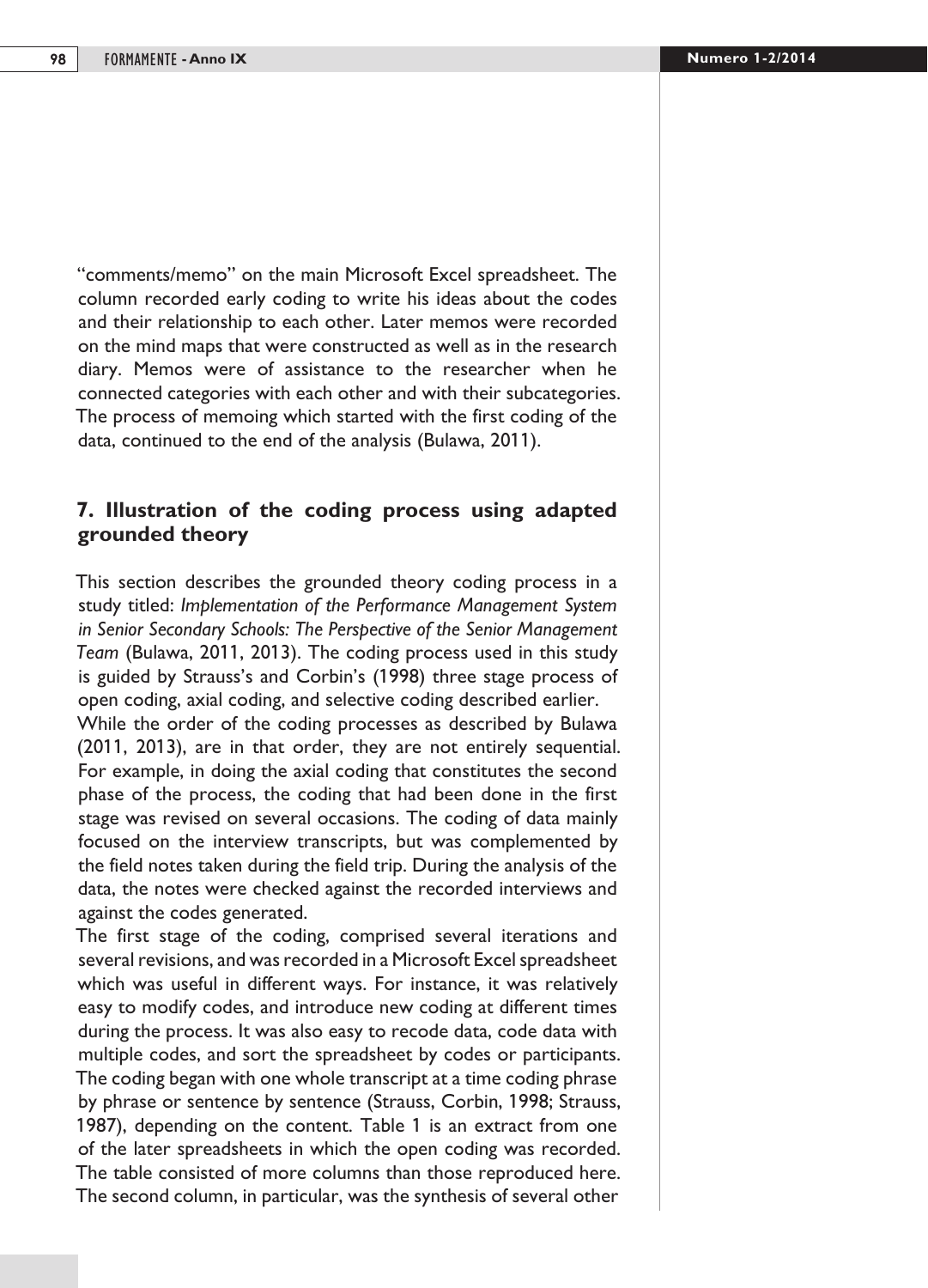columns. Table 1 comprises four columns called identifier, code, text, and comments or memos (Bulawa, 2011).

The first column labelled "Identifier" identifies the interview data in the third column by participant name and by the position the text held in the interview transcript. The three letters of the code identify the participant and the three digits identify the location of the text in the transcript. After the spreadsheet had been sorted in various ways, these codes also allowed the spreadsheet to be restored to its original form that is, with the text pieces in the third column appearing in the same order as they did in the interview transcript.

The second column called "Code" recorded how the text in the third column was coded. Table 1 shows that the code consists of up to three parts. The first part or stem is the broader idea in which a family of codes that describe different incidents of that stem are nested. "For example in the first row, the text 'We expect PMS to make some focus on the classroom situation, the educational context' was coded against *Factor needed for implementation to be successful: contextualise: classroom focus*" (Bulawa, 2011, p. 117; Bulawa, 2013, p. 61). In most cases, the data was first coded by the smallest unit or micro-unit, in this case, "classroom focus". As the data coding progressed from one transcript to the next, it became clear that these "microcodes" clustered into broader codes which eventually further aggregated into the stems that appear at the beginning of each complete code. While some of the words or phrases used in the codes of the open coding process are those of the researcher, many of them also come from the participants and are thus 'in-vivo' codes (Bulawa, 2013).

Reflected in the third column is the text from the transcripts which was 'fragmented' for coding. While almost all the text in each transcript was coded, some text was uncoded because it was found totally irrelevant to the topic such as talk about the weather or school events and activities that had no relationship to the PMS. The fourth column 'comment/memo' is a record of the researcher's reflections of the data. As ideas emerged from the data, the researcher paused and wrote a memo to himself regarding the codes (Bulawa, 2011, 2013).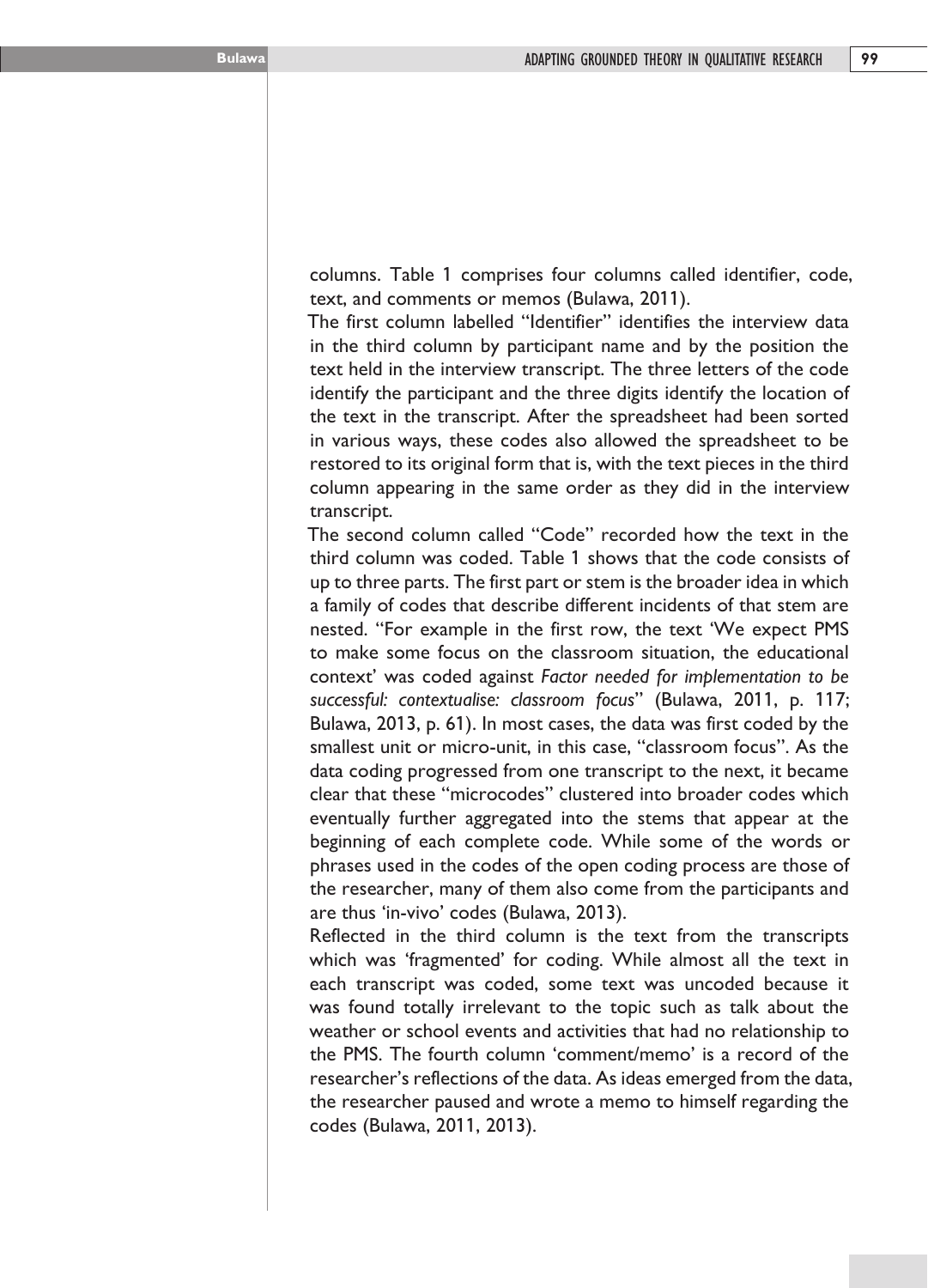| <b>Identifier</b> | Code                                                                                                                                                                                                | Text                                                                                                                                                                                                                                                  | Comment/<br>memos                                                                                                         |
|-------------------|-----------------------------------------------------------------------------------------------------------------------------------------------------------------------------------------------------|-------------------------------------------------------------------------------------------------------------------------------------------------------------------------------------------------------------------------------------------------------|---------------------------------------------------------------------------------------------------------------------------|
| <b>BBA039</b>     | Factor needed for<br>implementation<br>to be successful:<br>contextualise:<br>classroom focus                                                                                                       | 127-128 We<br>expect PMS to<br>make some focus<br>on the classroom<br>situation, the<br>educational<br>context.                                                                                                                                       | Teaching<br>and learning<br>considered core<br>business of the<br>schools                                                 |
| <b>BBB099</b>     | Factor needed for<br>implementation<br>to be successful:<br>assessment:<br>simplify<br>mathematical<br>calculations                                                                                 | 366-367 The<br>mathematics<br>should be made<br>less complex.<br>Because some<br>people are<br>humanities<br>oriented. I am<br>talking about<br>calculation to a<br>specific point.                                                                   | <b>Simplify PMS</b><br>math calculations<br>for paperwork<br>user-friendly                                                |
| <b>MMA068a</b>    | Factor needed for<br>implementation<br>to be successful:<br>contextualise:<br>focus on core<br>business                                                                                             | 252-254 Because<br>of the paper<br>work it brings,<br>the meetings,<br>people feel those<br>can still be left<br>out and focus<br>on our core<br>business which is<br>to provide quality<br>education.                                                | Perception that<br><b>PMS</b> should<br>focus on the<br>provision of<br>education; and<br>not paper work<br>and meetings. |
| <b>PPA035</b>     | Factor needed for<br>implementation<br>to be successful:<br>school<br>head's view:<br>empowerment<br>of school heads<br>to take decisions<br>about PMS based<br>on unique needs<br>of their schools | 240-243 But<br>if you look at<br>our different<br>environments and<br>needs as schools.<br>or if this school<br>has to be unique,<br>I must as its<br>school head have<br>certain powers in<br>order to change<br>certain things<br>about the reform. | Empowerment of<br>school heads to<br>take certain<br>decisions about<br>PMS? Which<br>decisions?                          |

#### Table 1. Extract of the open coding spreadsheet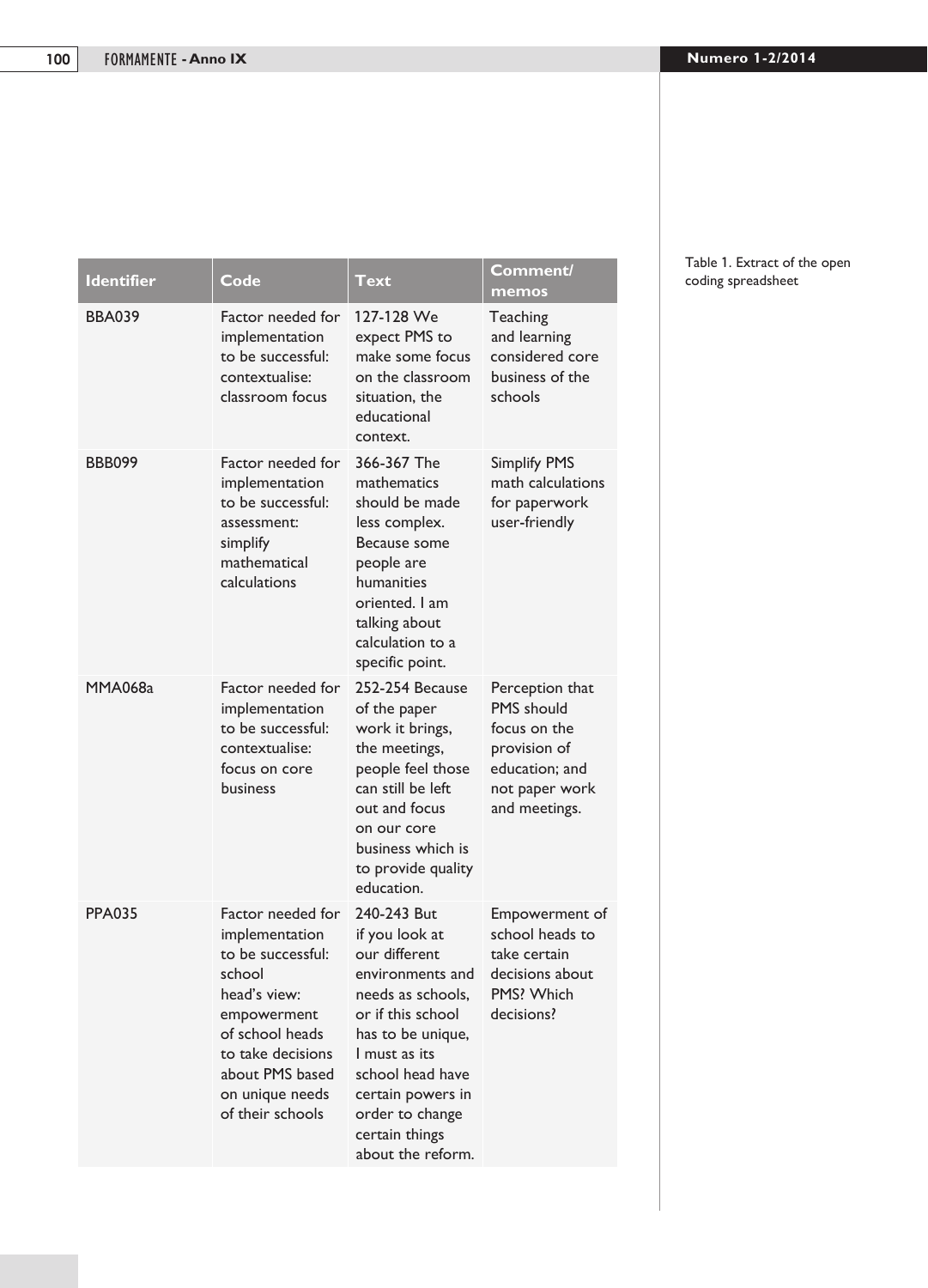Table 1. Extract of the open coding spreadsheet

| <b>Identifier</b> | Code                                                                                                                               | <b>Text</b>                                                                                                                                                                                                                                                                                                            | Comment/<br>memos                                                                                                       |
|-------------------|------------------------------------------------------------------------------------------------------------------------------------|------------------------------------------------------------------------------------------------------------------------------------------------------------------------------------------------------------------------------------------------------------------------------------------------------------------------|-------------------------------------------------------------------------------------------------------------------------|
| <b>LLB040</b>     | Reasons for PMS<br>not working<br>well: cascade:<br>information<br>distortion as it<br>is relayed from<br>one person to<br>another | 144-146 Yes<br>it becomes<br>distorted as<br>information goes<br>from one person<br>to another and<br>at the end of the<br>day you find that<br>you have lost so<br>many issues that<br>you could have<br>discussed.                                                                                                   | Limitation<br>of cascade<br>approach to<br>training delivery<br>information<br>distortion                               |
| <b>PPA020</b>     | <b>Reasons for PMS</b><br>not working well:<br>cascade: lack of<br>openness for<br>other ideas                                     | 114-117 Another<br>thing that I have<br>noted in the past<br>was this that even<br>the people that<br>were cascading<br>it were up-tight,<br>very, very tight.<br>They did not even<br>leave room that<br>some of us who<br>are receiving the<br>information could<br>also be looking<br>at the system<br>differently. | Top-down<br>approach to<br>information<br>dissemination -<br>lack of openness<br>for implementers'<br>ideas by trainers |

Table from Thesis submitted for the degree of Doctor of Philosophy (Bulawa 2011, p. 119).

During the open coding, it became evident that there were some issues in the data that were not clearly explained in the first interview. These were noted in the spreadsheet and the researcher followed them up in the second round of interviews. The relevant parts from the transcription of the second interviews were pasted into the spreadsheet as illustrated in Table 2.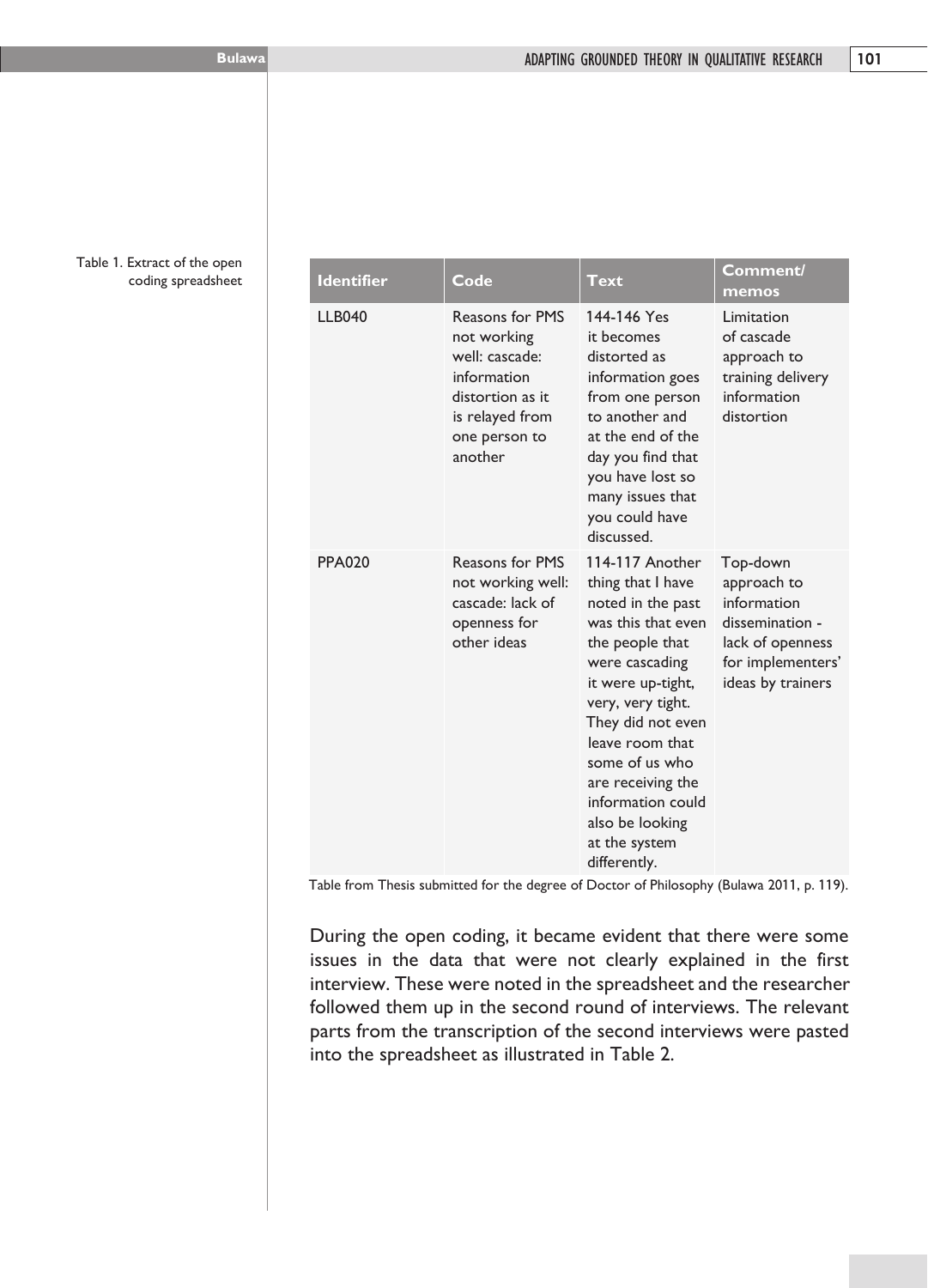| Order  | Code                                                                        | Text                                                                                                                                                                                                                                                                                                                                                              | Comment/<br>memos                                                                                                      | <b>Missing info/</b><br>clarification<br>(interview two)                                                                                                                                                                                                                                                                                                                                                                                                                                                          |
|--------|-----------------------------------------------------------------------------|-------------------------------------------------------------------------------------------------------------------------------------------------------------------------------------------------------------------------------------------------------------------------------------------------------------------------------------------------------------------|------------------------------------------------------------------------------------------------------------------------|-------------------------------------------------------------------------------------------------------------------------------------------------------------------------------------------------------------------------------------------------------------------------------------------------------------------------------------------------------------------------------------------------------------------------------------------------------------------------------------------------------------------|
| AAA008 | Outcomes<br>of the<br>PMS: PMS:<br>assessment<br>of individual<br>rformance | 37-42 And<br>then there<br>is also what<br>is called a<br>erformance<br>plan; a<br>development<br>plan. A<br>development<br>plan is where<br>you identify<br>areas where<br>you feel you<br>need to be<br>developed as<br>an individual.<br>say I could<br>identify<br>human<br>resource<br>management<br>as an area<br>where I feel<br>I should be<br>developed. | Performance<br>development<br>plan seems<br>to crosscut<br>interviews, so<br>there is need<br>for more<br>explanation. | I: Tell me about<br>the PDPs. What<br>are they?<br>$SH:$ It is a<br>performance<br>development<br>plan; a plan which<br>has aspects<br>of individuals'<br>performance, how<br>the individual<br>is performing<br>with regard to<br>certain objectives.<br>And then the<br>development<br>part is for the<br>development<br>of an individual.<br>You identify<br>your needs as<br>an individual and<br>then you say to<br>your supervisor,<br>I need to be<br>developed on this<br>whether it is ICT<br>and so on. |

#### Table 2. Extract from spreadsheet illustrating inclusion of data from the second interview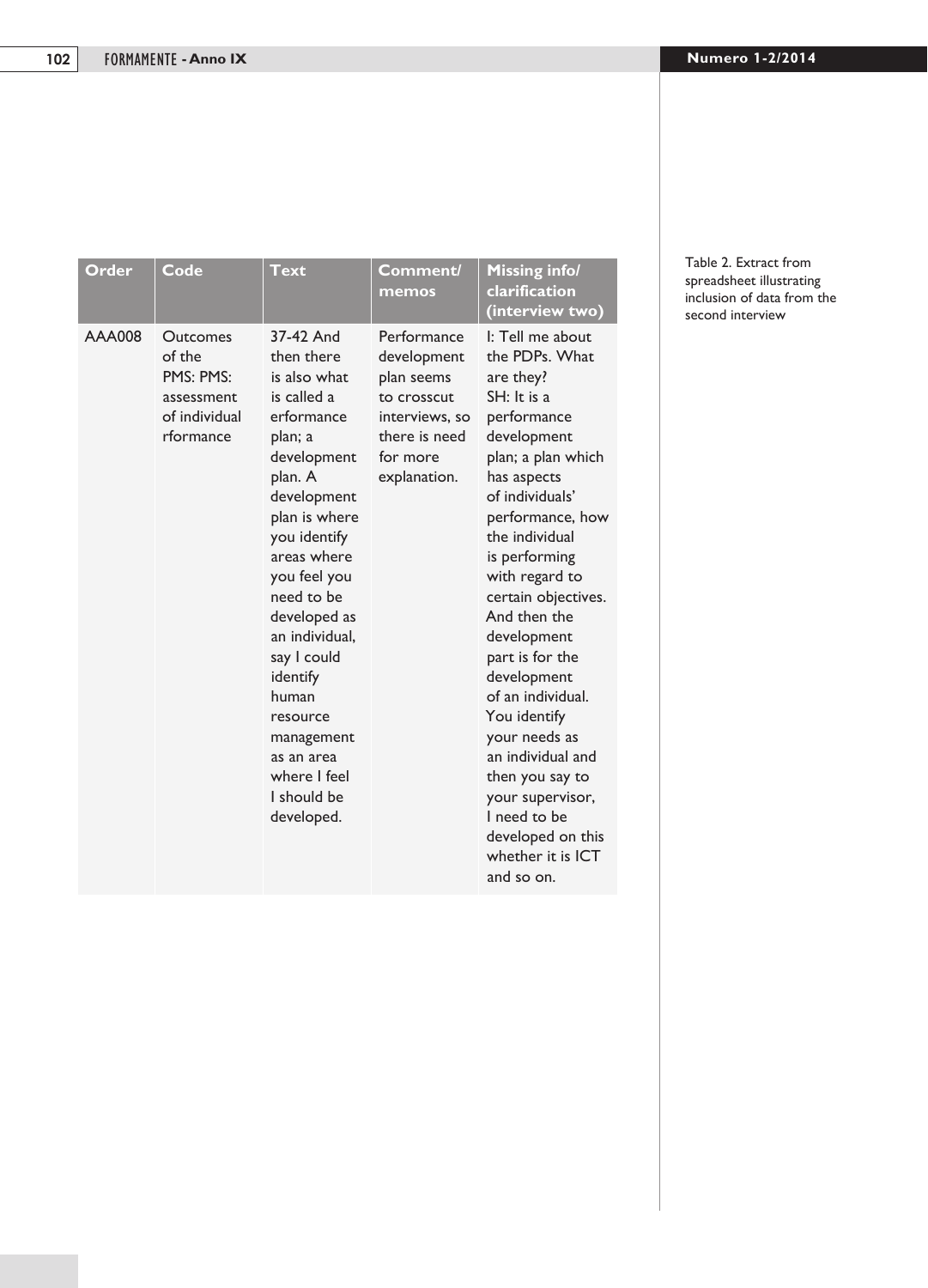Table 2. Extract from spreadsheet illustrating inclusion of data from the second interview

| Order         | Code                                                                                               | <b>Text</b>                                               | Comment/<br>memos                                                                                                                 | Missing infol<br>clarification<br>(interview two)                                                                                                                                                                                                                                                                                                                                                                                                                                                                                                                                                                                                                                                                                                                        |
|---------------|----------------------------------------------------------------------------------------------------|-----------------------------------------------------------|-----------------------------------------------------------------------------------------------------------------------------------|--------------------------------------------------------------------------------------------------------------------------------------------------------------------------------------------------------------------------------------------------------------------------------------------------------------------------------------------------------------------------------------------------------------------------------------------------------------------------------------------------------------------------------------------------------------------------------------------------------------------------------------------------------------------------------------------------------------------------------------------------------------------------|
| <b>LLA043</b> | Role of<br>teachers in the<br>implementation<br>process:<br>implementer:<br>initiate<br>activities | 154<br>They are<br>initiative<br>owners.<br><b>LLA001</b> | This keeps<br>recurring<br>and seems<br>to suggest a<br>major role.<br>Find out what<br>it means to be<br>an initiative<br>owner. | I: You mentioned<br>that teachers are<br>initiative owners.<br>What does this<br>really mean?<br>SH: They are action<br>players, those who<br>do. I: These are<br>initiative owners.<br>SH: Yes.<br>I: Give me an<br>example.<br>SH: Eh, let me<br>take an example of<br>customer standards,<br>the person who<br>would have taken<br>this initiative should<br>come up with ways<br>of measuring the<br>standards, what is<br>that we are going<br>to do to make sure<br>that our customers<br>are okay?<br>Those who would<br>be saying within<br>three days we<br>would have paid our<br>suppliers or you<br>can only wait for<br>30 minutes before<br>you could get help.<br>Those are the action<br>doers.<br>I: So those are the<br>initiative owners.<br>SH: Yes. |
|               |                                                                                                    |                                                           |                                                                                                                                   | Table from Thesis submitted for the degree of Doctor of Philosophy (Bulawa 2011 p. 120)                                                                                                                                                                                                                                                                                                                                                                                                                                                                                                                                                                                                                                                                                  |

Table from Thesis submitted for the degree of Doctor of Philosophy (Bulawa 2011, p. 120).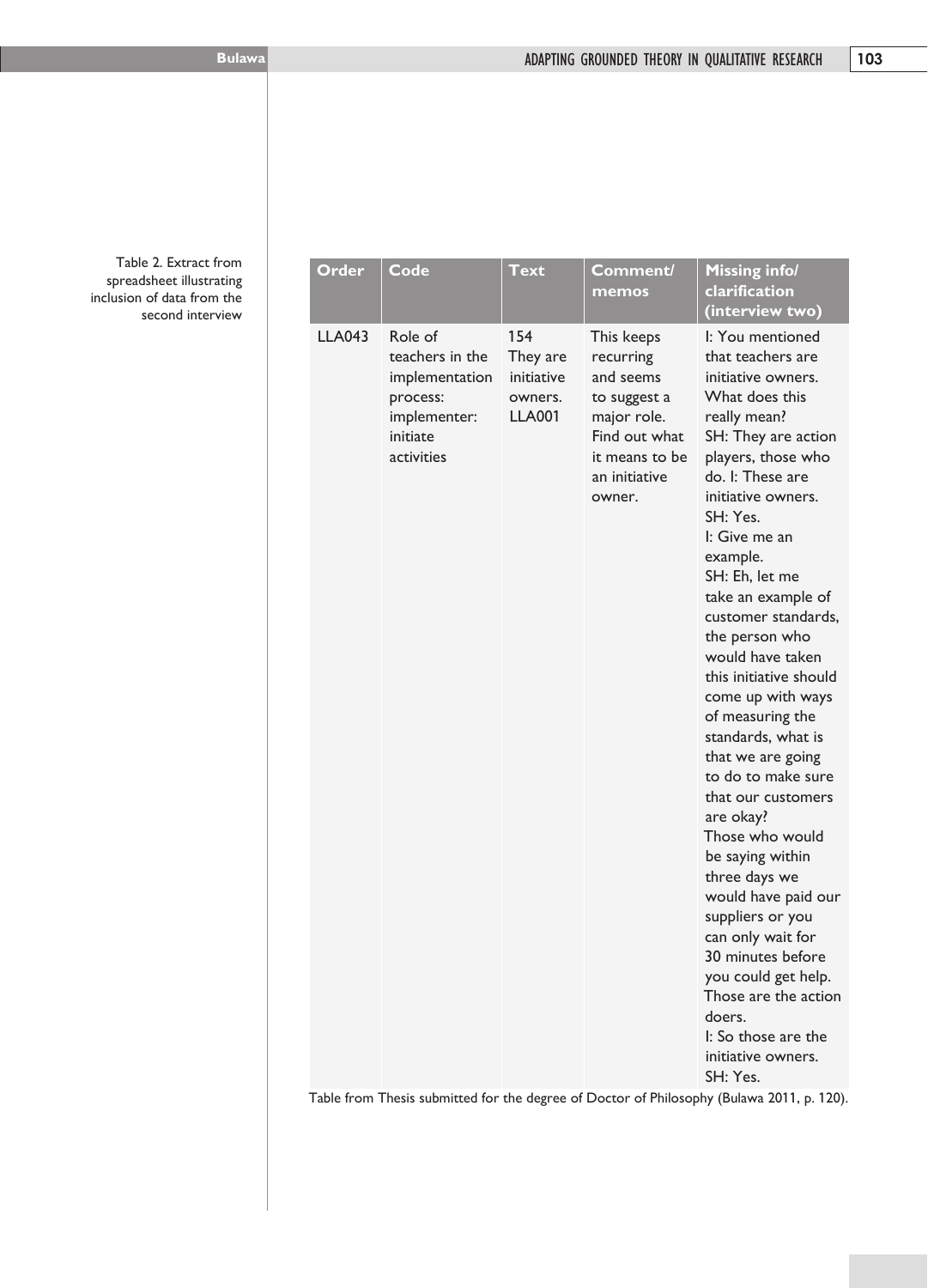The process of clustering of codes that the researcher undertook right from the beginning of open coding resulted in the emergence of the stems. As a guide to this process of clustering, he asked and answered questions such as, "What does this coded incident represent in the data?" This process resulted in many changes with some stems being dropped since they were found to be unsuitable while others were re-worded. What also changed was the clustering of codes, as some of the codes were found to be more relevant nested in one stem and not in the other. This continuous process which was carried out until the coding process was completed.

The repeated coding and comparison of codes was also vital because the process had generated thousands of codes many of which were similar or the same. This situation required the researcher to distinguish as early as possible in the analytic process what Corbin and Strauss (2008) call "lower-level explanatory concepts from the larger ideas or higher-level concepts that seem to unite them" (p. 165). Such differentiation at an early stage of analysis was imperative to avoid the risk of ending up with many pages of concepts that would have made it difficult for the researcher to fit them. The researcher had to elevate the "higher-level concepts" to the level of topic headings. These headings represented broader ideas, as they also seemed to permeate interviews.

On the other hand, the "lower-level concepts" seemed to explain something about the "higher-level concepts". Some examples of the initial high-level concepts included *measuring and monitoring* and *training*. There were lower-level concepts that explained something about *measuring and monitoring*. These include *lesson observation*, *checking teachers record of work*, *assessing performances* and *checkpoints reviews*. Those that explained *training* were such lowerlevel concepts used by the participants as *work shopping*, *resourcing*, *coaching*, *in-servicing*, *cascading* and *staff development*. For instance, some participants explained that the PMS promoted regular lesson observation checking of teachers' record of work by supervisors as means by which they measured and monitored the performance of teachers in the classroom. Participants also used such concepts as *work shopping* and *resourcing* to illustrate the role of the senior management team of providing training to their staff about the PMS. This was a coding process that produced thousands of codes.

At the end of this process hundreds of conceptual labels or codes remained which still had to be reduced by identifying particular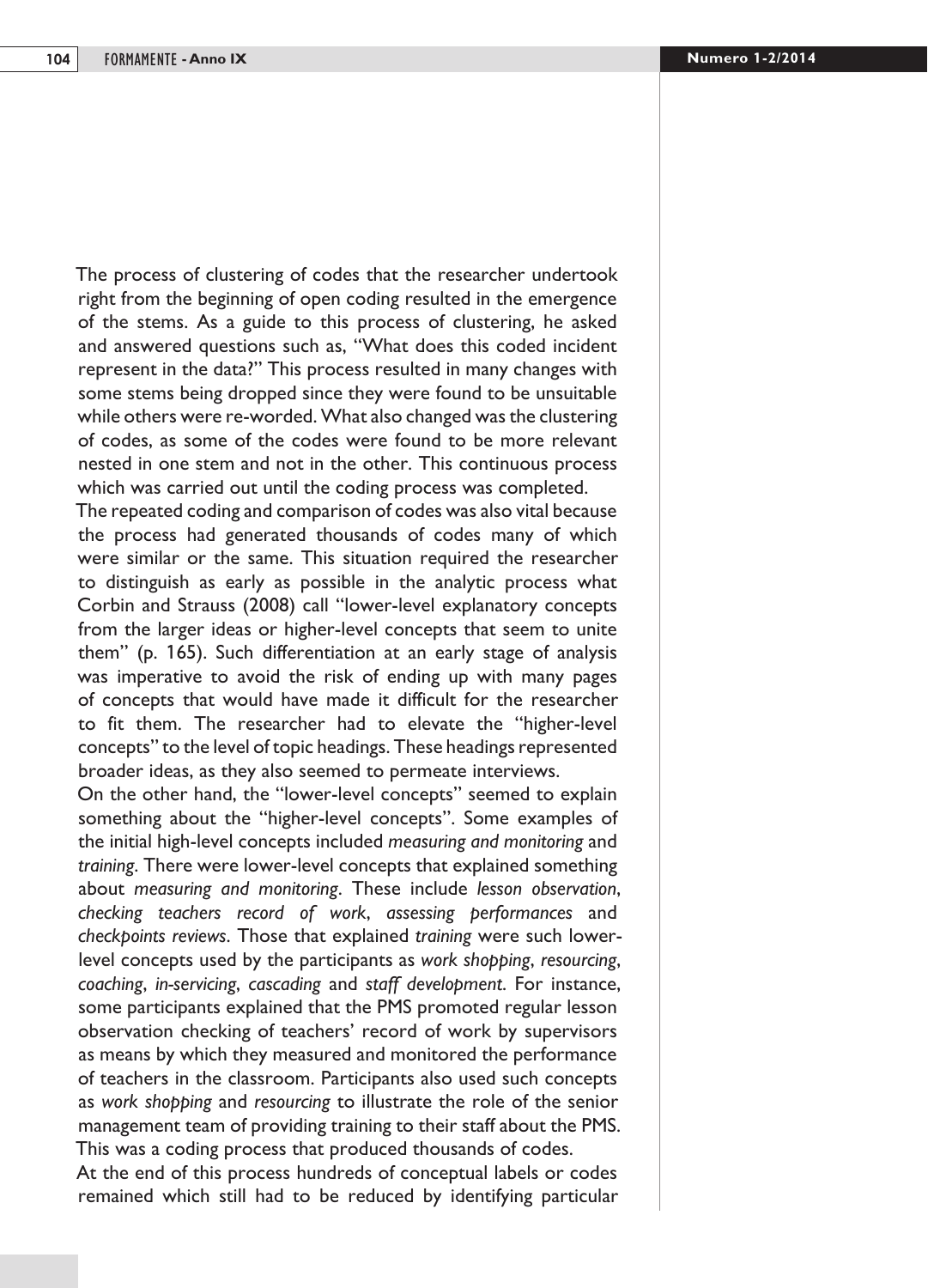phenomena in the data and group the concepts around them in a process called categorising (Strauss, Corbin, 1990; Strauss, 1987). To further identify codes that were repeated and to decide whether or not some of those which were similar or the same could be integrated, or deleted, a list of all the codes in the Microsoft excel data was transferred to a spreadsheet according to their stems. This process revealed that even some of the stems of the codes had a lot in common with each other. Where such commonalities were found to exist, these were either merged with others or were deleted.

For instance, there were 102 codes under the stem *Attributes needed to make PMS a goer* which were found to permeate most of the other codes under different stems. These were therefore either integrated or deleted because they provided no new information in the data, and this also meant that the stem itself ceased to exist. This also applied to codes under stems *Deputy opinion about PMS, HOH opinion about PMS and SH opinion about PMS* and the stems themselves which also ceased to exist. They were merged with codes under the stems Deputy understanding of the purpose of PMS, HOH understanding of the purpose of PMS and SH understanding of the purpose of PMS since they were either similar or were exactly the same. For example, the participants' "opinion about PMS" and "understanding of the purpose of PMS" reflected similar or the same responses. For instance, their response of The PMS was introduced to improve performance and productivity was nested in both stems. Another example pertains to the initial codes under the separate stem of Evidence of PMS not working well which were also integrated into codes under the stem Reasons for PMS not working well since they were also found to be either similar or the same to be treated as separate. This process of integration reduced the stems from twenty to thirteen while the conceptual labels or codes themselves were reduced from a total of well over eight hundred to just above four hundred. Table 3 shows a list of the final stems of the codes following the process of integration (Bulawa, 2011).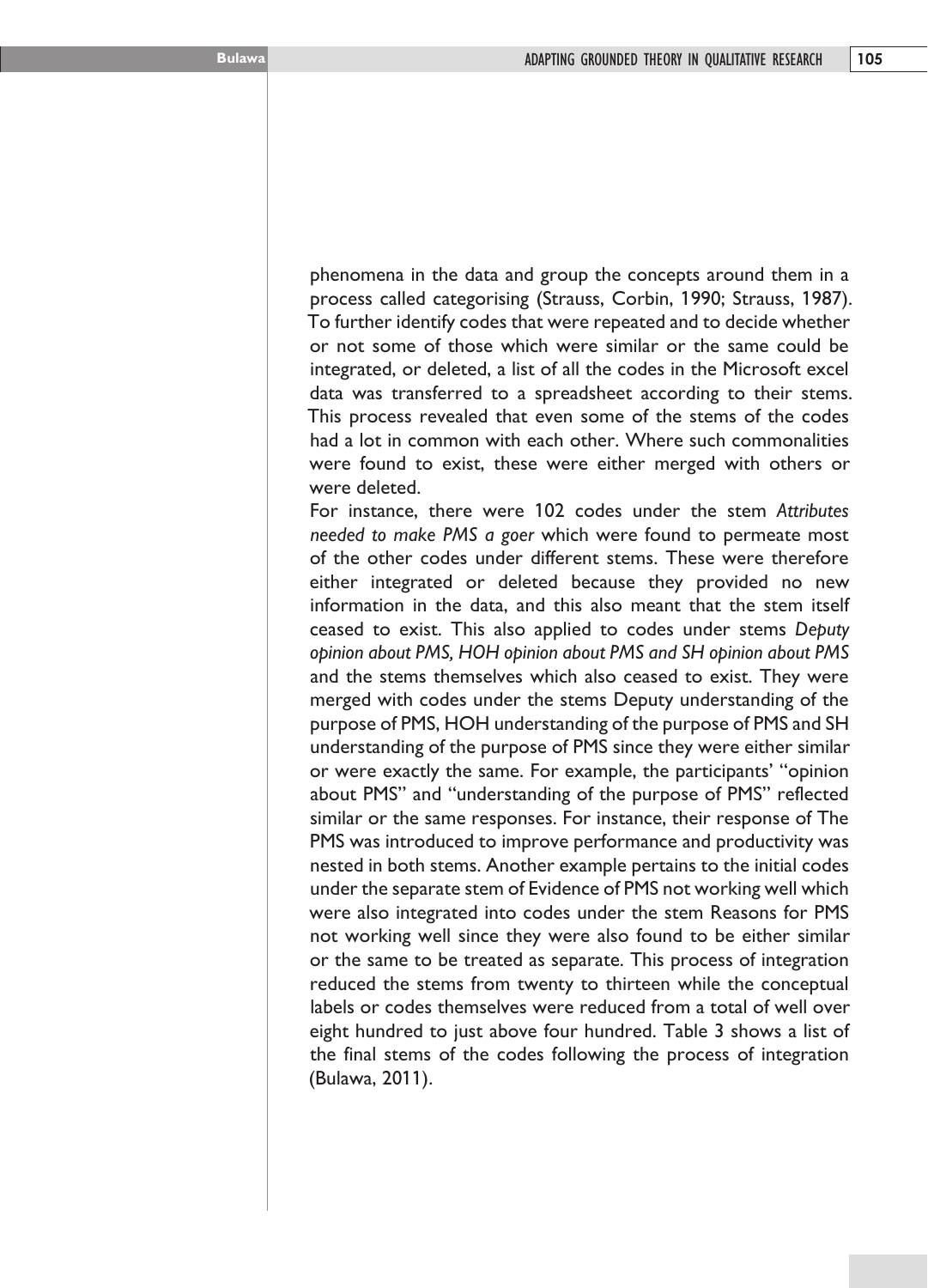| <b>Stems of the Codes</b>                            | <b>Number references of</b> |
|------------------------------------------------------|-----------------------------|
| Change required                                      | 22                          |
| Deputy understanding of the purpose of PMS           | 23                          |
| Factor needed for implementation to be<br>successful | 218                         |
| HOH understanding of the purpose of PMS              | 18                          |
| Outcomes of the PMS                                  | 128                         |
| Reasons for PMS not working well                     | 355                         |
| Role of deputy in the implementation<br>process      | 23                          |
| Role of HOH in the implementation process            | 27                          |
| Role of Ministry in the implementation<br>process    | 17                          |
| Role of SH in the implementation process             | 41                          |
| SH understanding of the purpose of PMS               | 52                          |
| Steps in the implementation process                  | 55                          |
| Things that are working about PMS                    | 156                         |

Table from Thesis submitted for the degree of Doctor of Philosophy (Bulawa, 2001, p. 123)

The process of integration of the stems and their codes made it easier to identify categories and their relationship to concepts. The next level of the data analysis was therefore to code at a higher level for the main category using mind maps in a process called axial coding (see Appendix for an example of a mind map used). In axial coding the researcher had put back the same data that he had previously fractured during the process of the open coding "in new ways by making connections between a category and its subcategories" (Strauss, Corbin, 1990, p. 97). As illustrated in the appendix, the researcher undertook this task with the help of mind maps to analyse each of the thirteen stems and all the categories and codes under each one of them. The use of the mind map was a strategy to organise thoughts and, be able to make a link between

Table 3. Integration of stems and codes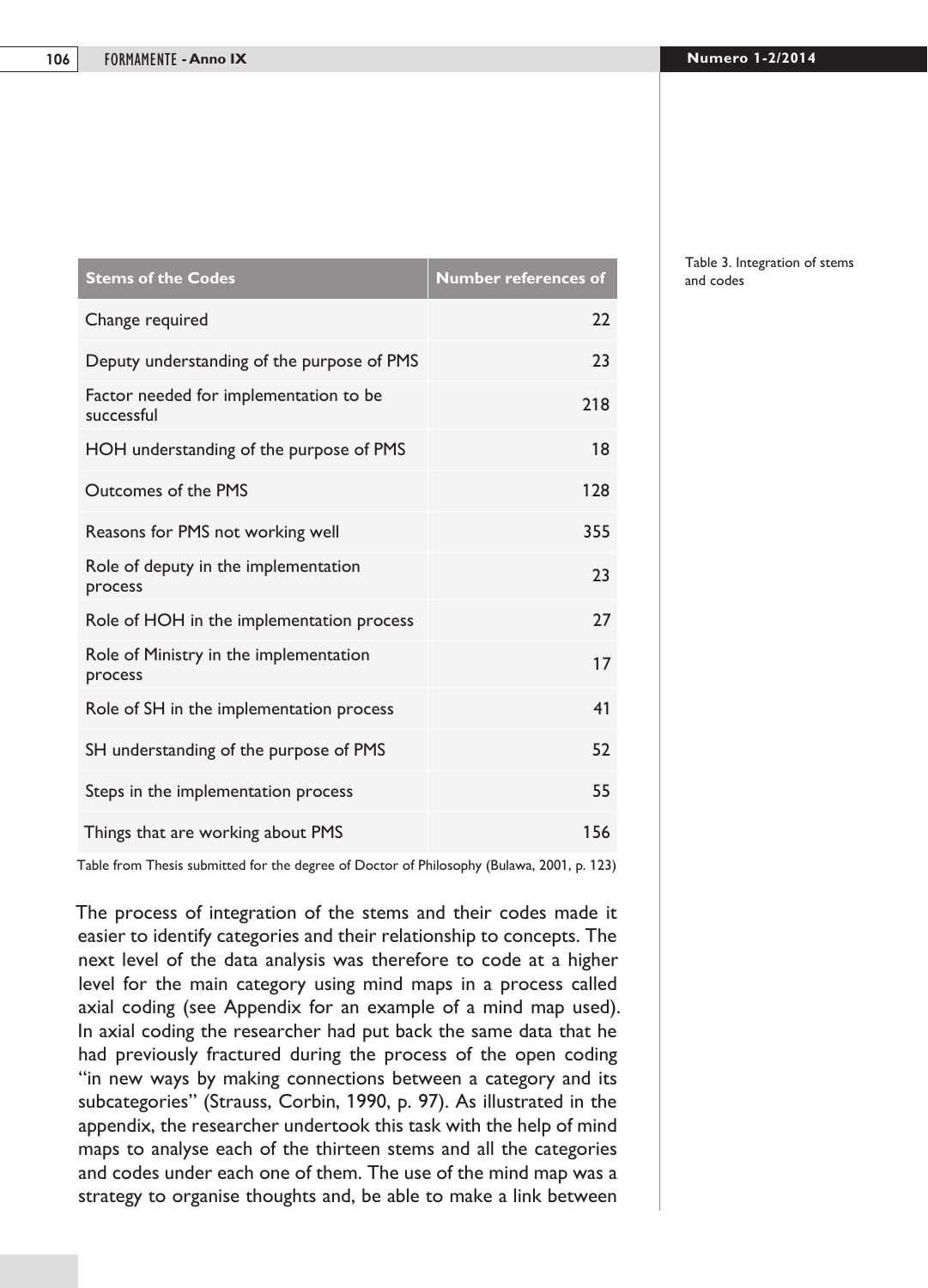categories to determine which ones became the main categories or subcategories. This mind map shows that improve performance emerged as the main category with improve personal practice and accountability as examples of subcategories while others such as measuring and monitoring became concepts that explain both the main category and its subcategories. Note that at some stage during open coding, concepts such as measuring and monitoring were categories in their own right. Nonetheless with further clustering and analysis other codes became broader ideas and superseded them to become categories because they had more analytic power. This process was significant to the researcher as he was looking "for answers to questions such as why and how come, where, when, how, and with what result?" (Strauss, Corbin, 1998, p. 127). Guided by these questions, the different categories and the concepts, the researcher identified in the last stage of the process of open coding produced five main categories. The process of axial coding was followed by selective coding which was the third stage of the data analysis for the central-category to ultimately develop theory.

The selective coding is a process that requires the major categories to be finally integrated to form a larger theoretical scheme for the research findings to take the form of theory. The integration is essential for the researcher to decide on a central category also called core-category. The central category represents the main theme of the study and may evolve from a list of existing categories. It should be an abstraction and analysed in a few condensed words that seem to provide an explanation about what the research is all about (Strauss, Corbin, 1998). The central category should have analytic power which gives it the "ability to pull the other categories together to form an explanatory whole" (Strauss, Corbin, 1998, p. 146). Or as Goulding (2002) points out, the central category has a theoretical significance and therefore its development should be traced back to the data. It must pull "together all the strands in order to offer an explanation of the behaviour under study" (p. 88). In this study, the process was aided by diagrammatic representations that visually captured the synthesis process that the researcher was undergoing. The process was repeated several times until the central category developed satisfactorily pulled together the categories from the axial coding.

During the entire coding process, the researcher used constant comparison as described earlier in this paper. The aim was to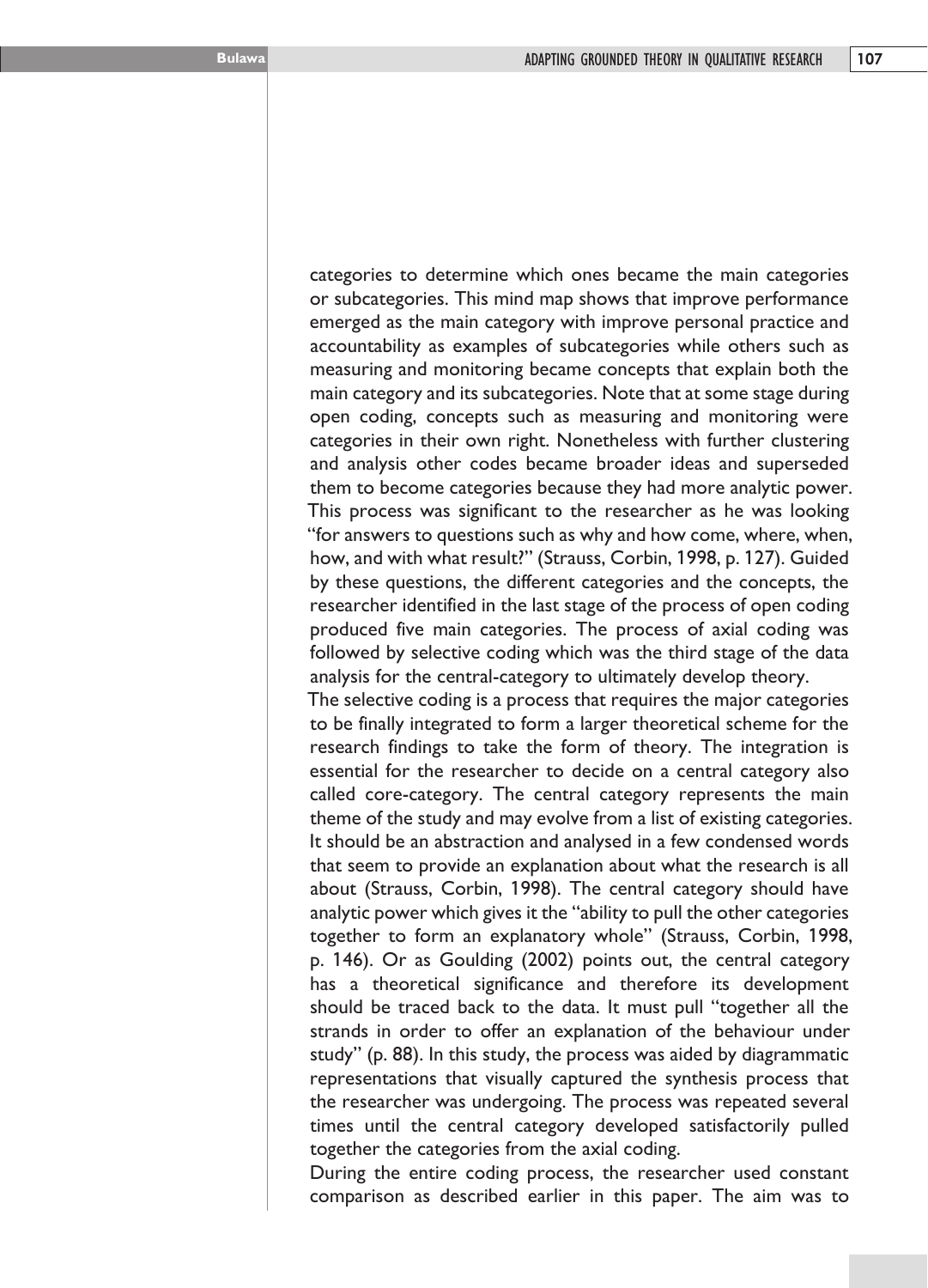stimulate thought about incidents, concepts, categories, and theory development. For instance, in the open coding phase, the many codes that were generated were constantly compared to ensure that those which were similar or were the same were not repeated since they provided the same information and nothing new about the phenomenon of study. It was further significant to constantly make comparison to distinguish between what Corbin and Strauss (2008) call "lower-level explanatory concepts from the larger ideas or higher-level concepts" (p. 165).

The constant comparative method also employed to move up to the axial and selective coding levels of the process. In axial coding, the researcher had to identify the main categories from a range of categories that had emerged at the end of open coding. This process involved making connections between the different categories to determine those that represented broader ideas. These were elevated to the level of the main categories, while the rest were converted into subcategories that explained the main categories.

A similar process of constant comparison applied to the selective coding. In this process the researcher had to delimit theory by reducing the original list of categories to one central category which represented the major explanatory idea coming out of the data. Deciding on the central category involved a comparison of all the main categories to establish their relationship in order to be able to decide on the main idea and ultimately write theory. At this level the researcher was not only in possession of the coded data but also some memos to compare and start writing theory. In summary grounded theory as originally conceived by Glaser and Strauss (1967) is a methodology of iterations called the process of constant comparison which requires researchers to move back and fourth among the data right from coding for concepts through to categories and theory development.

#### **8. Limitations**

Adapting grounded theory in this study became a major challenge since there is no consensus about its application in qualitative research. Barney Glaser's and Anselm Strauss's divergent views over the usage of grounded theory in qualitative studies, have not only attracted debate between the two pioneers of the approach,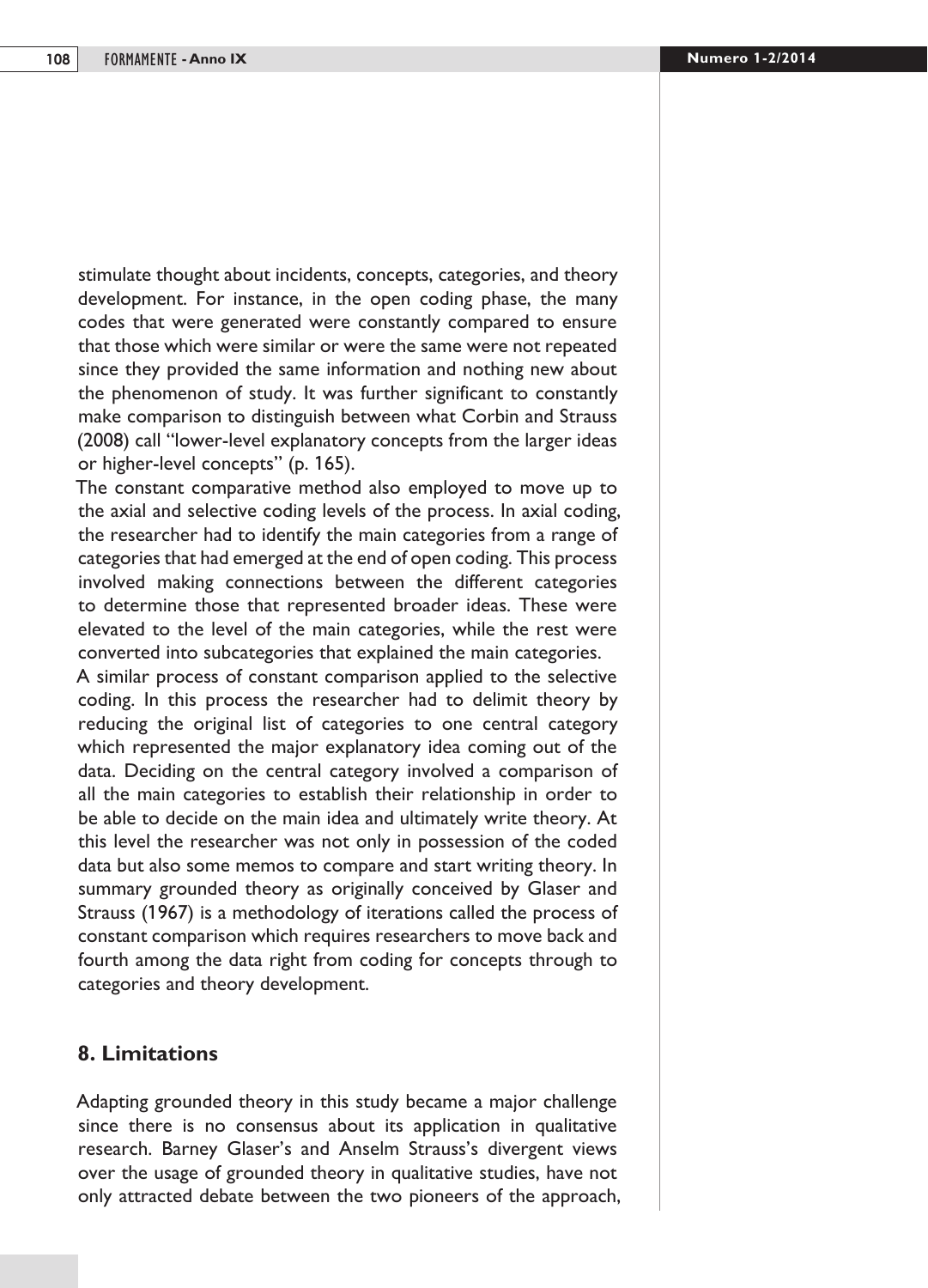but also amongst scholars in support of either of these perspectives. Furthermore, other scholars argue that researchers are free to use any version of grounded theory, and that they are also at liberty to adapt this approach provided they are within certain common general procedures. Confronted with this debate, the dilemma for inexperienced researchers in particular, is deciding which one of the grounded theory versions to apply in qualitative research.

## **9. Conclusion**

This paper has illustrated that there is no one way of undertaking a grounded theory study. The review of the literature shows that although initially Glaser and Strauss had developed grounded theory together, they later differed in terms of its application. In addition to their different perspectives of this approach, other versions of grounded theory such as that developed by Charmaz also emerged. Therefore, such divergence is an indication that researchers can use not only any other version of the grounded theory approach of their choice, but that they can also adapt it in a manner that suits their own studies.

Further revealed in the paper is that, whatever version researchers adopt for their studies, there are common elements that should be adhered to by those using grounded theory. Such elements include theoretical sensitivity, theoretical sampling, constant comparative method, and theoretical memos. Consequently, researchers who choose to adapt the grounded theory approach, should ensure they take into account these elements for their studies to be deemed credible. As reflected in the literature, these elements could to a large extent, contribute to grounded theory as an approach that represents a coordinated and systematic overall research strategy that is flexible, in comparison to other approaches which sometimes lack well-formulated methods for the analysis of data.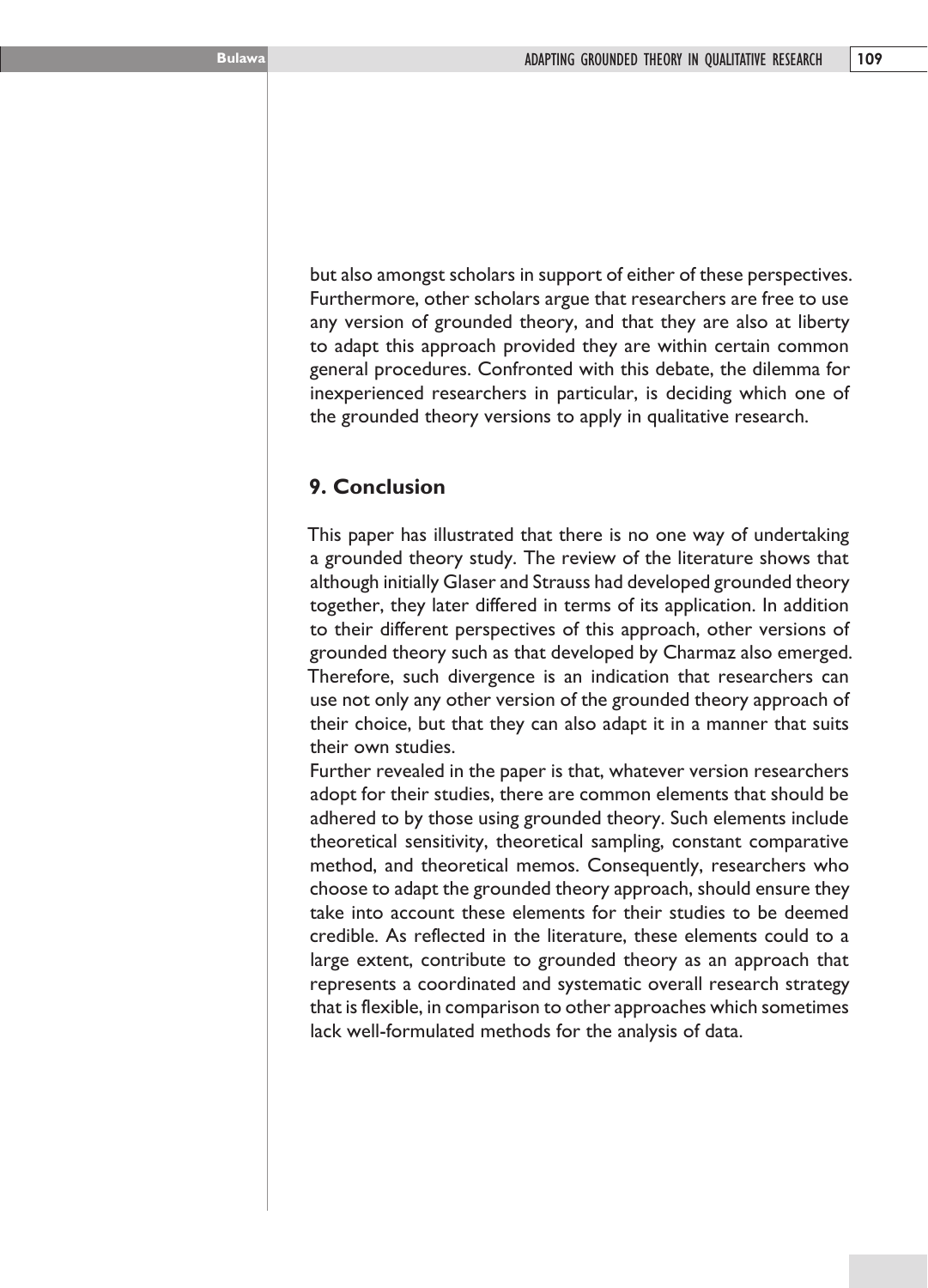#### **References**

Backman Kaisa, Kyngäs Hervi (1999), *Challenges of the grounded theory approach to a novice researcher*, "Nursing and Health Sciences", V. 1, n. 3, pp. 147-153 http://dx.doi.org/10.1046/j.1442-2018.1999.00019.x

Bryman Alan (2008), *Social research methods.* 3rd ed. Toronto, USA, Oxford University

Bulawa, Philip (2011), *Implementation of the Performance Management System in Senior Secondary Schools: The Perspective of the Senior Management Team*. PhD thesis. Townsville, USA, James Cook University

Bulawa Philip (2013), *Constraints to Senior Management's Capacity to Implement the Performance Management System I Senior Secondary Schools in Botswana*, "International Education Studies", V. 6, n. 5, pp. 56-67 http://dx.doi.org/10.5539/ies.v6n5p56

Charmaz Kathy (2003), *Grounded Theory: Objectivist and Constructivist Methods*, in Norman Denzin, Yvonna Lincoln (Eds.), *Strategies of qualitative inquiry*, Thousand Oaks, CA, USA, Sage Publications, pp. 249-291

Corbin Juliet, Strauss Anselm (2008), *Basics of qualitative research: Techniques and procedures for developing grounded theory*, Thousand Oaks, CA, USA, Sage Publications

Duchscher Judy Boychuk, Morgan Debra (2004), *Grounded theory: Reflections on the emergence vs. forcing debate*, "Journal of Advanced Nursing", V. 48, n. 6, pp. 605-612 http://dx.doi.org/10.1111/j.1365-2648.2004.03249.x

Elliott Naomi, Lazenbatt Anne (2005), *How to recognise a "quality" grounded theory research study*, "Australian Journal of Advanced Nursing", V. 22, n. 3, pp. 48-52

All URLs checked June 2014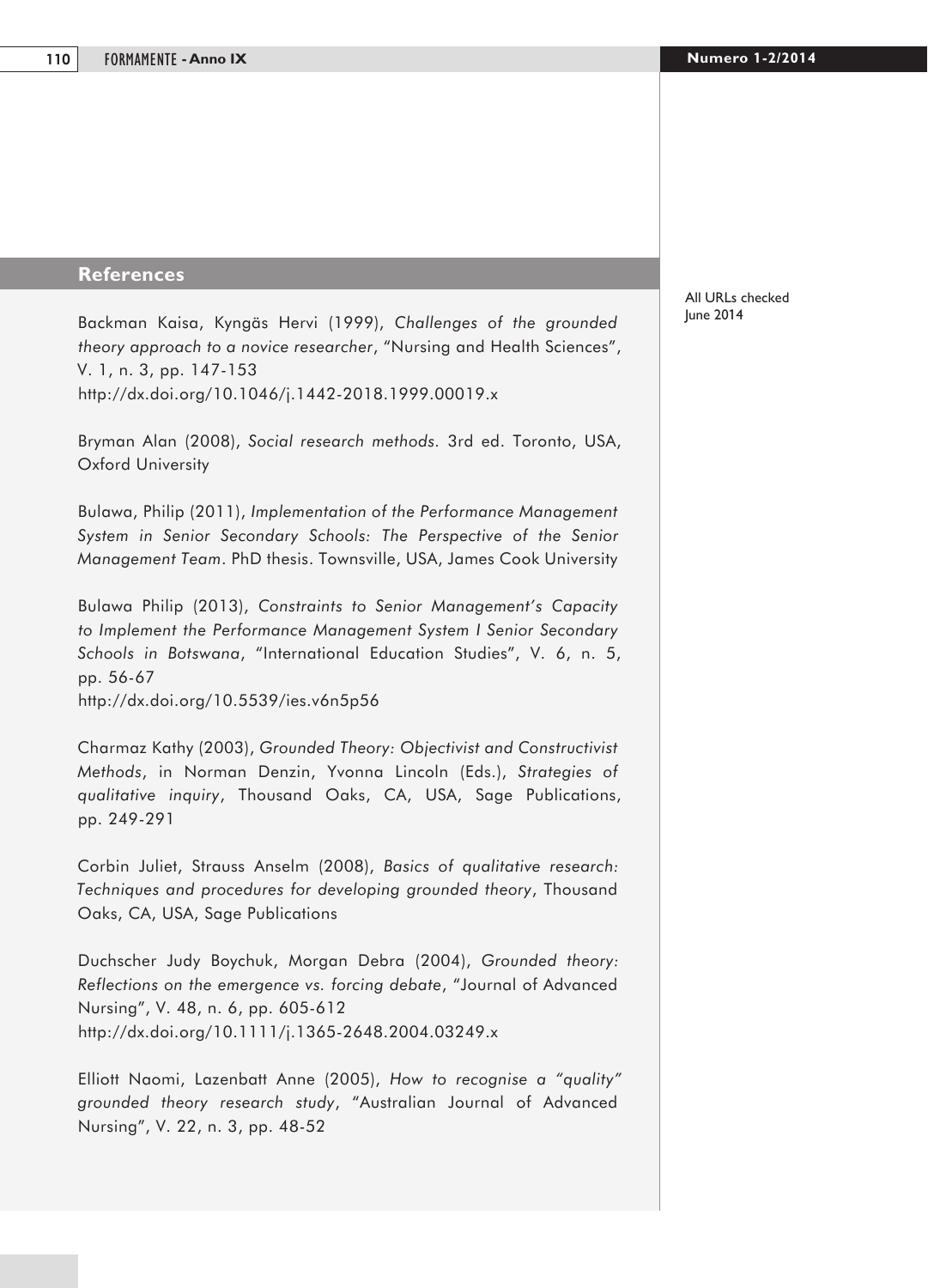Gay Lorraine, Mills Geoffrey, Airasian Peter (2009), *Educational research: Competencies for analysis and applications*, London, UK, Pearson

Glaser Barney G. (1978), *Advances in the methodology of grounded theory: Theoretical sensitivity*, Mill Valley, USA, The Sociology Press

Glaser Barney G. (1992), *Emergence vs forcing: Basics of grounded theory analysis*, Mill Valley, USA, The Sociology Press

Glaser Barney G. (1998), *Doing grounded theory: Issues and discussions,*  Mill Valley, USA, The Sociology Press

Glaser Barney G. (2004), *Naturalist Inquiry and Grounded Theory*, "Forum Qualitative Sozialforschung / Forum: Qualitative Social Research", V. 5, n. 17, pp. 1-19

Glaser Barney G., Holton Judith (2007), *Remodeling grounded theory*, "Historical Social Research", Supplement, V. 19, pp. 47-68

Goulding Christina (1998), *Grounded theory: The missing methodology on the interpretivist agenda*, "Qualitative Market Research: An International Journal", V. 1, n. 1, pp. 50-57 http://dx.doi.org/10.1108/13522759810197587

Goulding Christina (1999), *Grounded theory: Some reflections on paradigm, procedures and misconceptions*, University of Wolverhampton Business School Working Paper Series

Goulding Christina (2002), *Grounded theory: A practical guide for management, business and market researchers*, London, UK, Sage **Publications** 

Hallberg Lillemor (2006), *The "core category" of grounded theory: Making constant comparisons*, "International Journal of Qualitative Studies on Health and Well-being", V. 1, pp. 141-148 http://dx.doi.org/10.1080/17482620600858399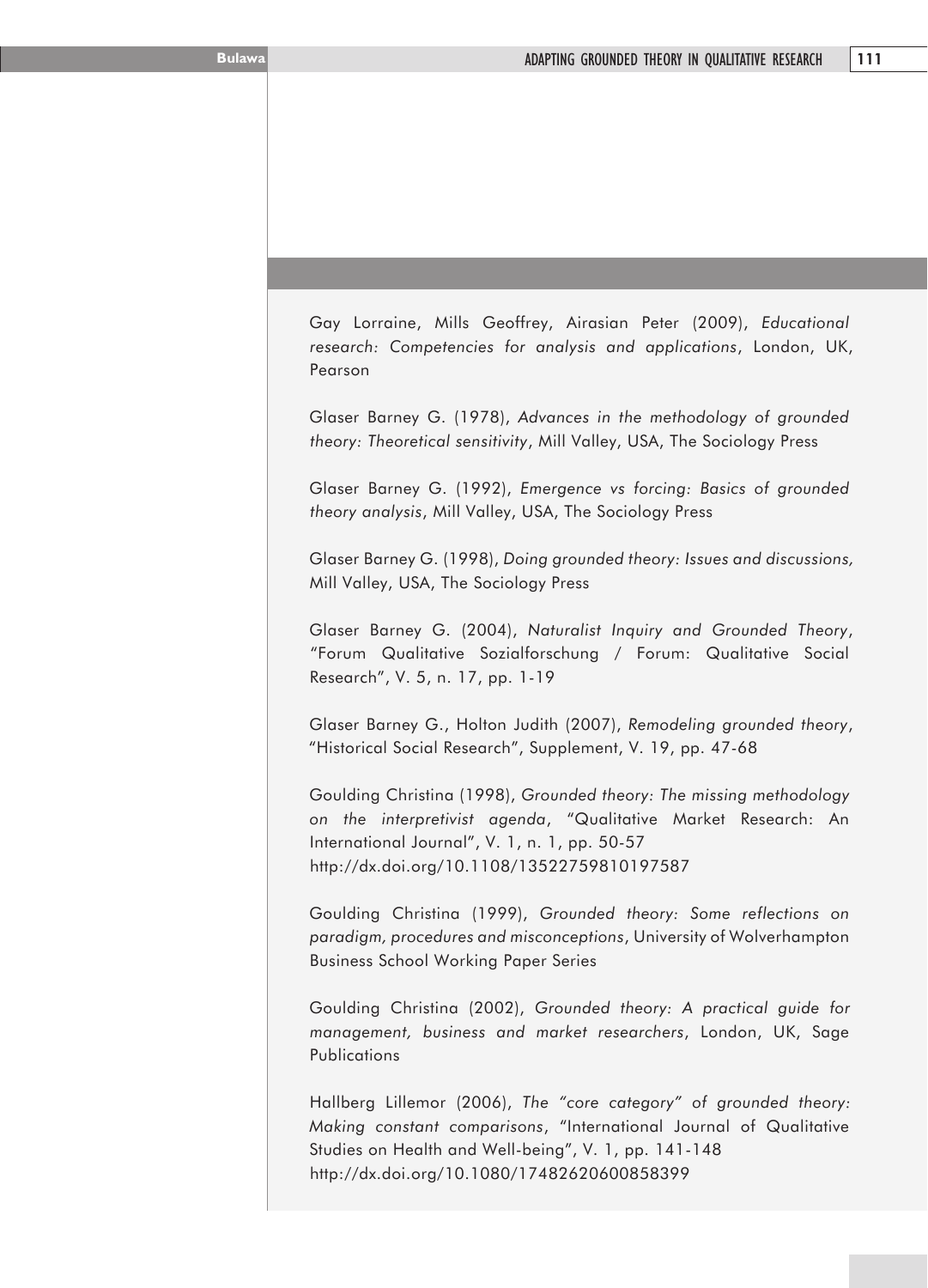Heath Helen, Cowley Sarah (2004), *Developing a grounded theory approach: a comparison of Glaser and Strauss*, "International Journal of Nursing Studies", V. 41, pp. 141-150 http://dx.doi.org/10.1016/S0020-7489(03)00113-5

Jeon Yun-Hee (2004), *The application of grounded theory and symbolic interactionism*, "Scandinavian Journal of Caring Sciences", V. 18, n. 3, pp. 249-256 http://dx.doi.org/10.1111/j.1471-6712.2004.00287.x

LaRossa Ralph (2005), *Grounded theory methods and qualitative family research*, "Journal of Marriage and Family", V. 67, pp. 837-857 http://dx.doi.org/10.1111/j.1741-3737.2005.00179.x

Lomborg, Kirsten, Kirkevold Marit (2003), *Truth and validity in grounded theory – a reconsidered realist interpretation of the criteria: Fit, work, relevance and modifiability*, "Nursing Philosophy", V. 4, pp. 189-200 http://dx.doi.org/10.1046/j.1466-769X.2003.00139.x

Mansourian Yazdan (2006), *Adoption of grounded theory in LIS research*, New Library World, V. 107, n. 9-10, pp. 386-402 http://dx.doi.org/10.1108/03074800610702589

McMurray Adela, Pace Wayne, Scott Don (2004), *Research: A commonsense approach*, Southbank, Victoria, USA, Thomson Social Science Press

Miller Steven, Fredericks Marcel (1999), *How does grounded theory explain?* "Qualitative Health Research", V. 9, n. 4, pp. 538-551 http://dx.doi.org/10.1177/104973299129122054

Myers Michael (2009), *Qualitative research in business & management,*  London, UK, Sage Publications

Patton Michael Quinn (2002), *Qualitative research & evaluation methods*, Thousand Oaks, CA, USA, Sage Publications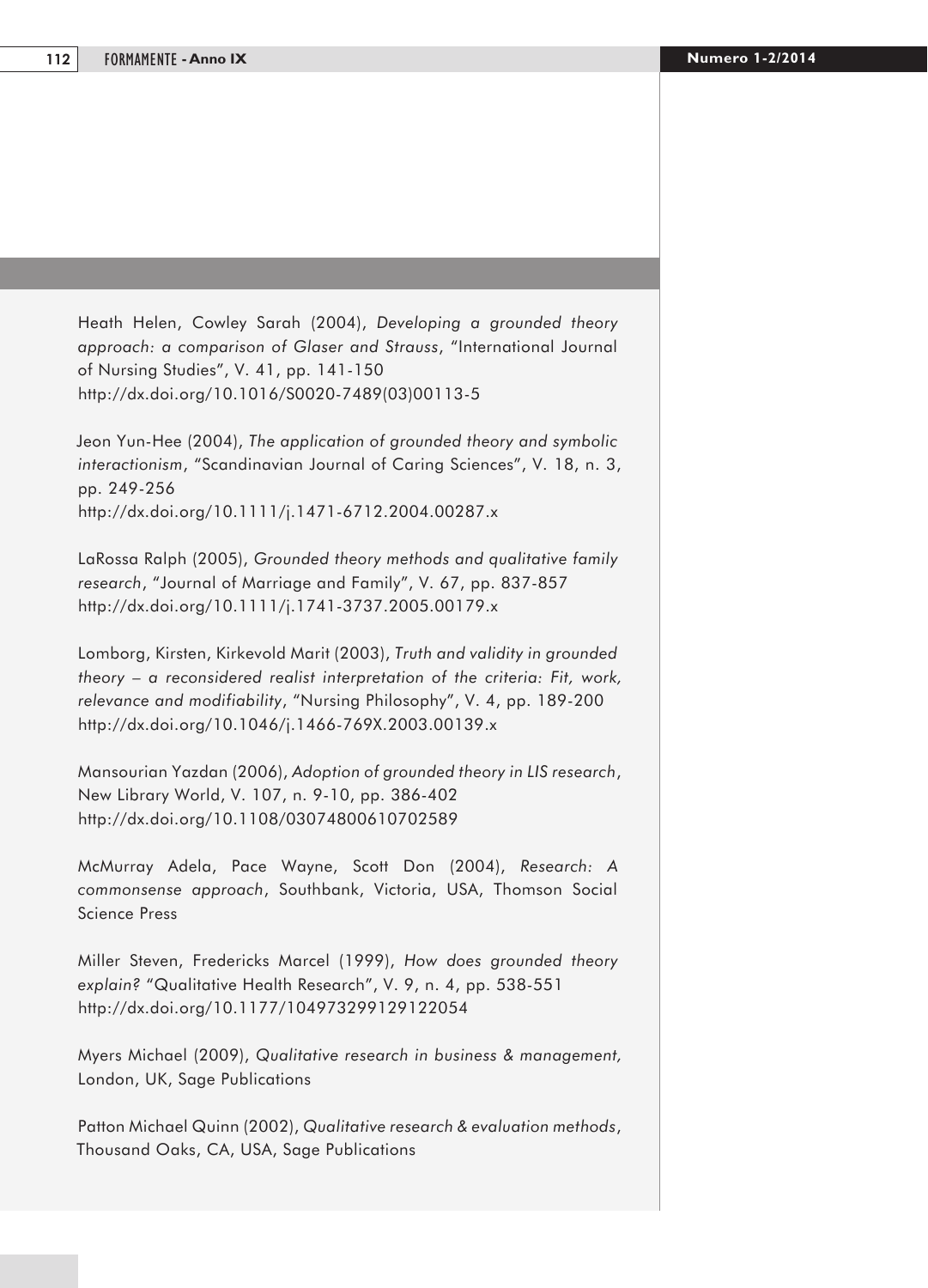Punch Keith (2001), *Introduction to social research: Quantitative and qualitative approaches*, London, UK, Sage Publications

Punch Keith (2009), *Introduction to research methods in education,*  London, USA, Sage Publications

Rennie David (1998), *Grounded theory methodology: The pressing need for a coherent logic of justification*, "Theory & Psychology", V. 8, n. 1, pp. 101-119 http://dx.doi.org/10.1177/0959354398081006

Rennie David (2000), *Grounded theory methodology as methodical hermeneutics: Reconciling realism and relativism*, "Theory & Psychology", V. 10, n. 4, pp. 481-502 http://dx.doi.org/10.1177/0959354300104003

Sarker Suprateek, Lau Francis, Sahay Sundeep (2000), *Building an Inductive Theory of Collaboration in Virtual Teams: An Adapted Grounded Theory Approach*. Proceedings of the 33rd Hawaii International Conference on System Sciences http://dx.doi.org/10.1109/HICSS.2000.926934

Selden Lars (2005), *On grounded theory – with some malice*, "Journal of Documentation", V. 61, n. 1, pp. 114-129 http://dx.doi.org/10.1108/00220410510578041

Strauss Anselm, Corbin Juliet (1990), *Basics of qualitative research: Grounded theory procedures and techniques*, Thousand Oaks, CA, USA, Sage Publications

Strauss Anselm, Corbin Judith (1998), *Basics of qualitative research: Techniques and procedures for developing grounded theory*, Thousand Oaks, CA, USA, Sage Publications

Strauss Anselm (1987), *Qualitative analysis for social sciences.*  Cambridge, Cambridge University Press http://dx.doi.org/10.1017/CBO9780511557842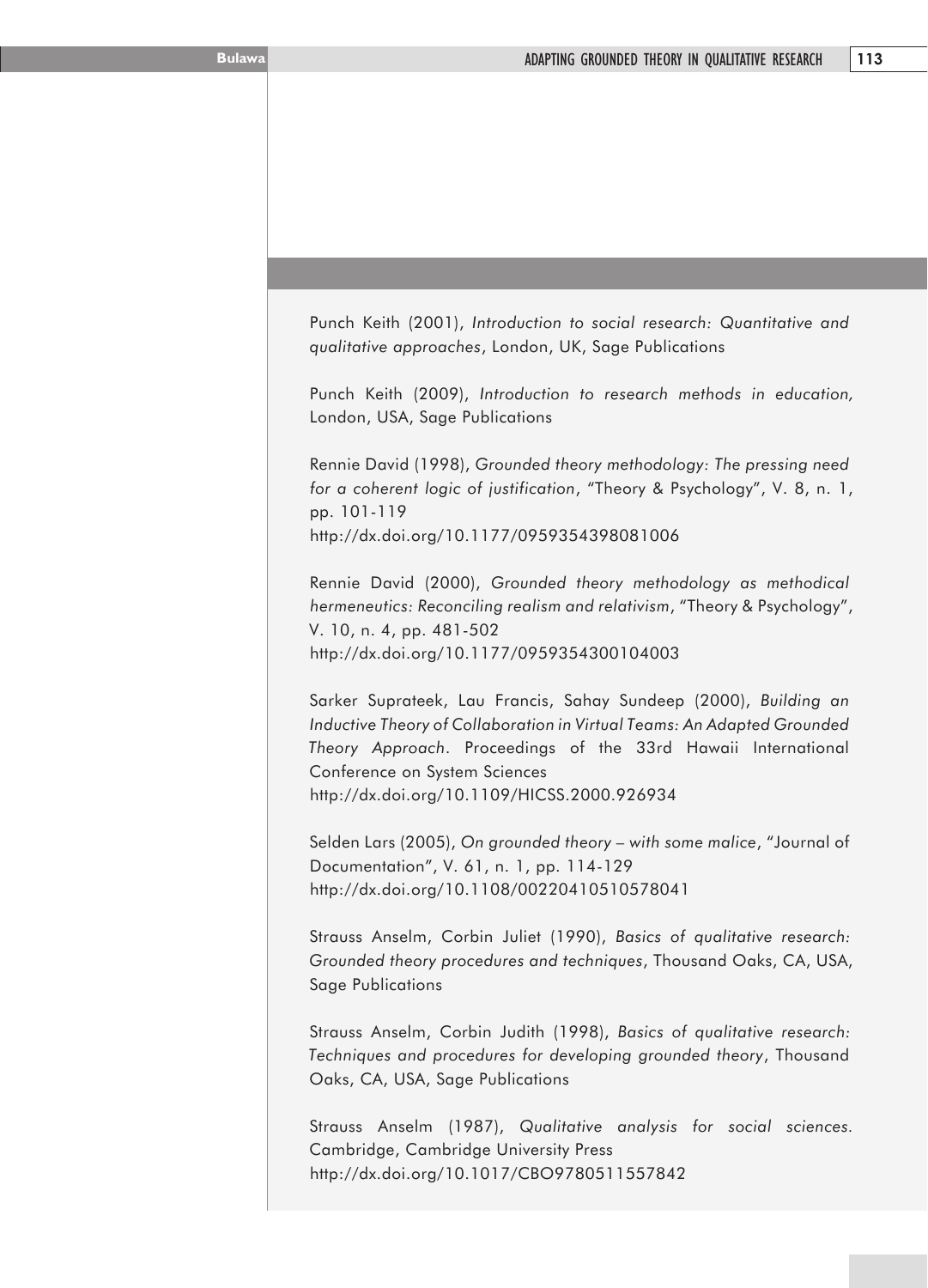Tavakol M., Torabi S., Zeialoo A. A. (2006), *Making sense of grounded theory approach: Implications for medical education research*, "Journal of Medical Education", V. 9, n. 1, pp. 17-24

Thomas Gary, James David (2006), *Reinventing grounded theory: Some questions about theory, ground and discovery*, "British Educational Research Journal", V. 32, n. 6, pp. 767-795 http://dx.doi.org/10.1080/01411920600989412

Walker Diane, Myrick Florence (2006), *Grounded theory: An exploration of process and procedure*, "Qualitative Health Research", V. 16, n. 4, pp. 547-559 http://dx.doi.org/10.1177/1049732305285972

Wiersma William, Jurs Stephen (2005), *Research Methods in Education: An Introduction,* Boston, USA, Pearson Education

#### **Sintesi**

*Ampiamente impiegata nella ricerca qualitativa, la Grounded Theory è contraddistinta da un'elevata versatilità, sì da adattarsi facilmente ad approcci, processi e ambiti di ricerca assai diversificati.*

*L'indagine dell'Università del Botswana, valendosi dell'esperienza maturata dall'autore nei suoi studi di dottorato, esplora alcuni aspetti chiave della metodologia di ricerca messa a punto da Glaser e Strauss.* 

*I suoi padri, concordi nella fondazione epistemologica e nell'elaborazione teorica, hanno precocemente espresso punti di vista differenti e persino contrastanti nei suoi sviluppi applicativi, dando vita ad un vivace dibattito e aprendo in tal modo una molteplicità di prospettive, di filoni di studio e di concrete sperimentazioni.* 

*La Grounded Theory appare quindi, fin dalla sua nascita, lontana da ogni dogmatismo e da qualsiasi rigidità interpretativa e sempre suscettibile, invece, di inedite evoluzioni e di letture innovative, come ad esempio quella proposta da Charmaz.*

*Lo studio evidenzia in particolare gli elementi costitutivi comuni individuati già da Glaser e Strauss, che debbono essere comunque presenti, in modo organico e coerente, in tutti i contesti di ricerca in cui si utilizza la metodologia. Nel solco della letteratura di settore, essi comprendono: la sensibilità teorica, il campionamento teorico, il processo di codificazione, il metodo comparativo costante e la costruzione*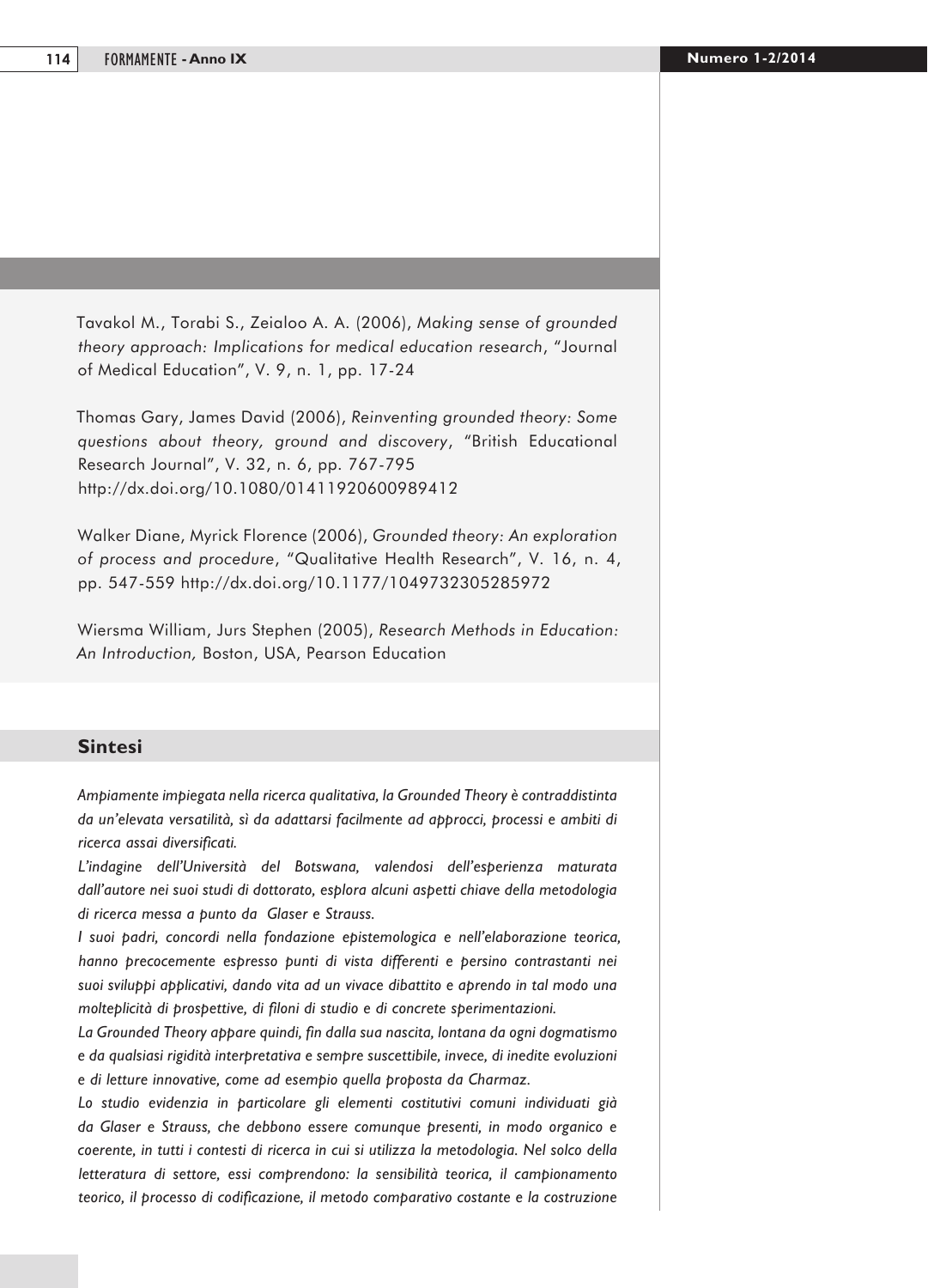*progressiva della teoria attraverso i memo.*

*L'integrale rispetto di tali requisiti non garantisce soltanto il successo e la credibilità della Grounded Theory; ma contribuisce significativamente a fare di quest'ultima una strategia complessiva di ricerca di largo respiro, coordinata e sistematica e insieme straordinariamente flessibile, specialmente se confrontata con gli approcci rivali, talora carenti, sotto il profilo metodologico, nell'analisi dei dati.*